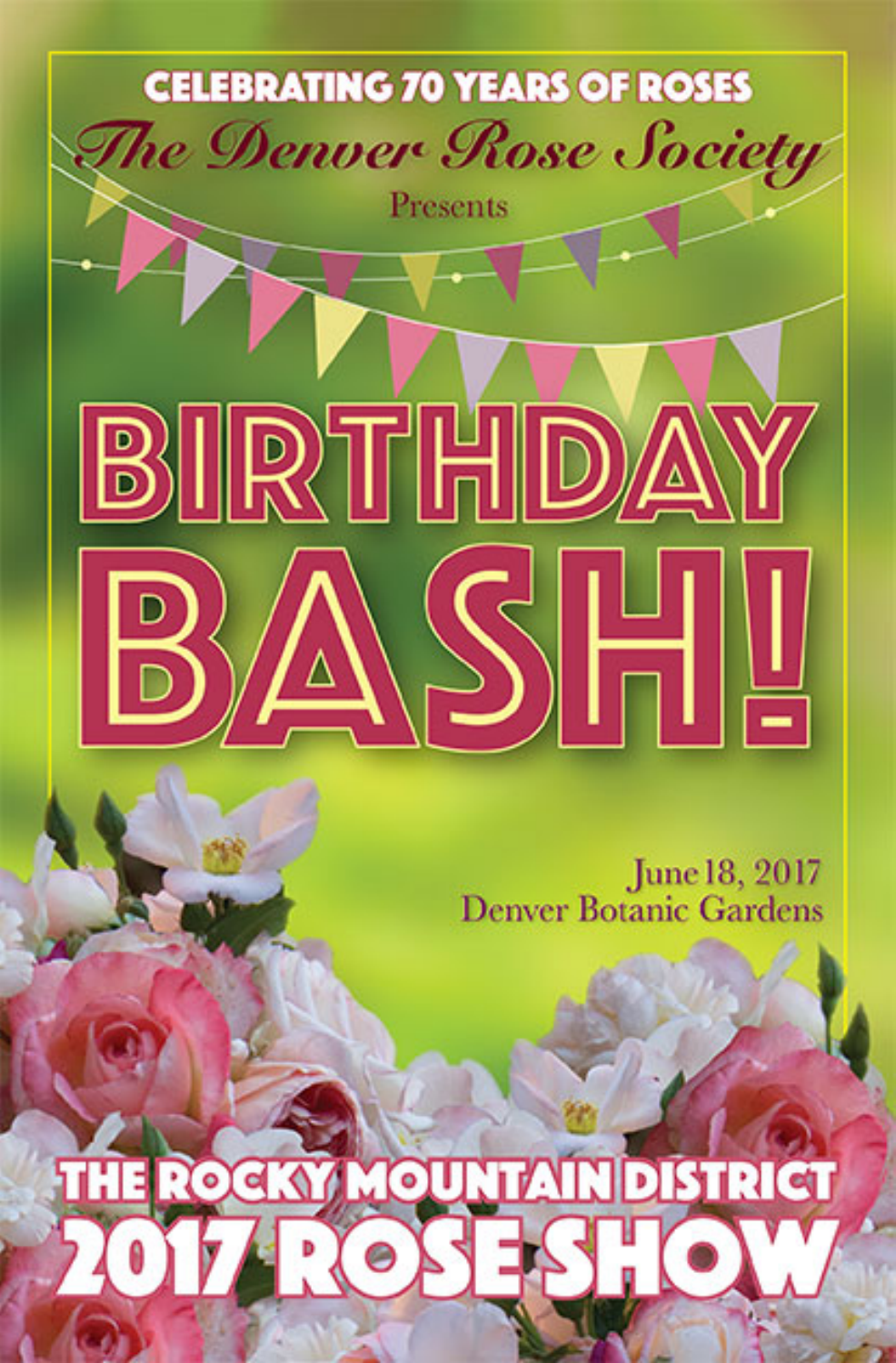## BIRTHDAY BASH!

## CELEBROATING 70 YEARS OF ROSES

## **2017 Rose Show Schedule**

| Judges and Clerks Brunch & Meeting9:30 am - 10:00 am |  |
|------------------------------------------------------|--|
|                                                      |  |
|                                                      |  |
|                                                      |  |
|                                                      |  |

## **2017 Rose Show Committee**

## **2017 Denver Rose Society Officers**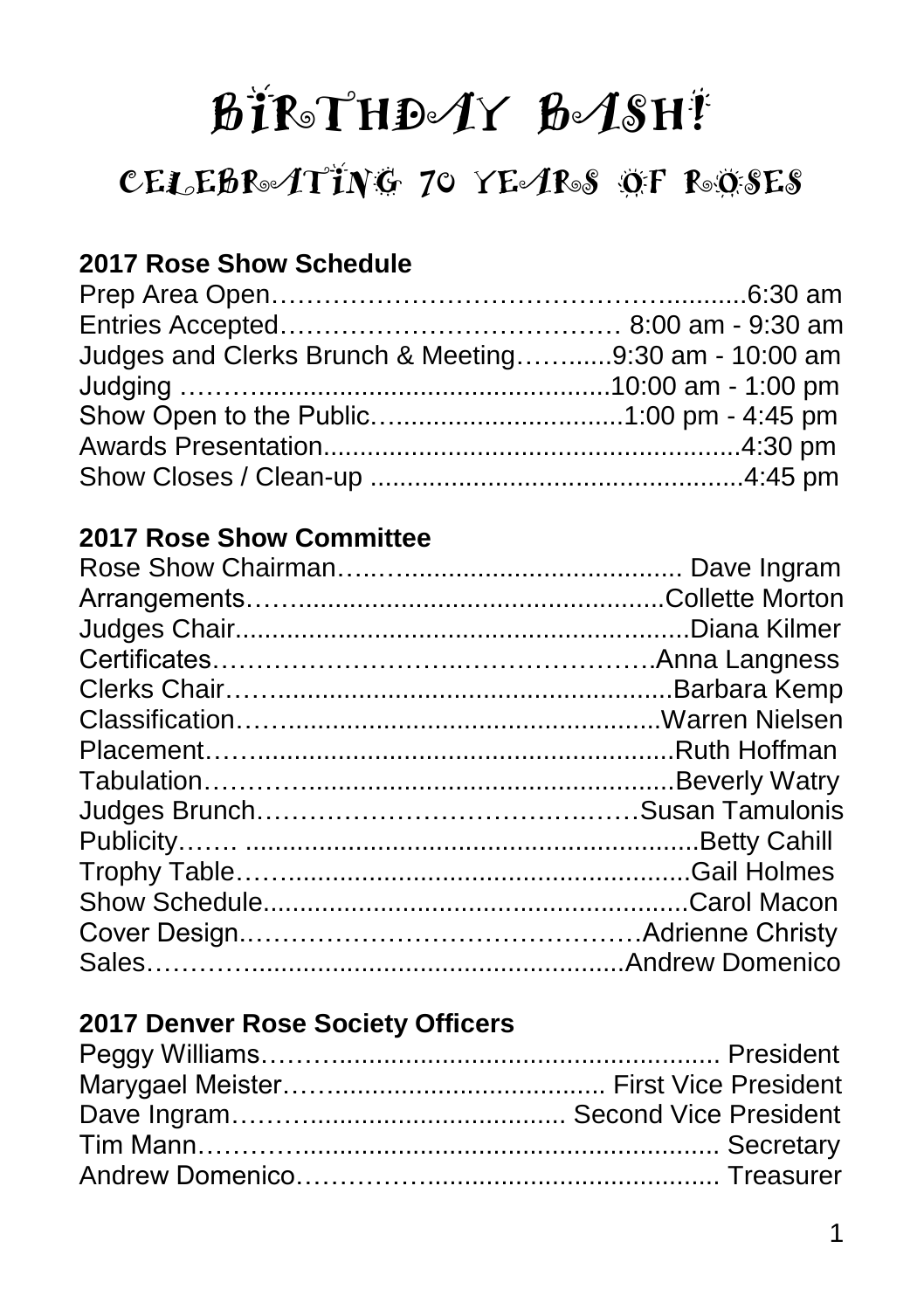# BIRSTHDAY BASH! CELEBROATING 70 YEARS OF ROSES **DIVISION I: HORTICULTURE**

## **SECTION A ROCKY MOUNTAIN DISTRICT CHALLENGE CLASSES**

These classes are open only to American Rose Society Members residing in the Rocky Mountain District and registered for this convention. Entries must be grown by the exhibitor. Only one entry in each class is allowed per exhibitor or team. Winners of traveling trophies must return the trophies to the Rocky Mountain District Director prior to the next District Rose Show. Please use **Challenge Class Entry Tags** for these classes. The exceptions are Classes RMD 10 and RMD 11, which will use arrangement entry tags and be placed in the design division of the show.

## **RMD 1.**

**THE J. HORACE Mc FARLAND MEMORIAL TROPHY** The exhibit will be five roses, each a different variety, in any combination of hybrid teas, grandifloras and/or floribundas. Each rose is to be disbudded, correctly named and exhibited in a separate container with a separate entry tag. The width of the exhibit shall be 30 inches or less.

## **RMD 2.**

## **THE ALL-AMERICAN ROSE SELECTION TROPHY**

The exhibit will be three hybrid tea roses, each a different variety, and each variety an AARS winner. Each rose is to be disbudded, correctly named and exhibited in a separate container with a separate entry tag. The width of the exhibit shall be 18 inches or less.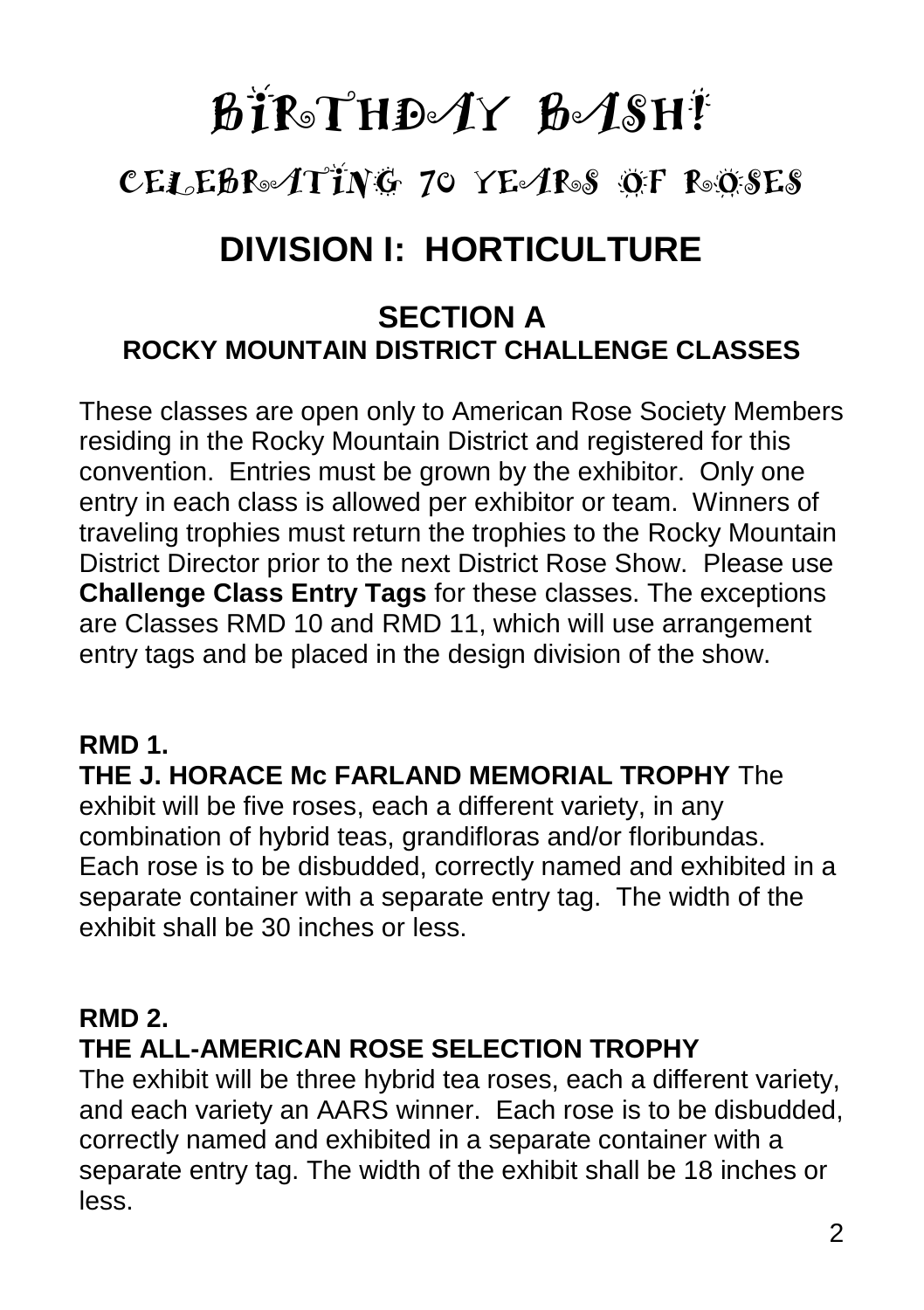## **RMD 3. THE RALPH S. MOORE DISTRICT TROPHY**

The exhibit will be seven miniature (no miniflora) roses, each a different variety, and each at exhibition stage. Each rose is to be disbudded, correctly named and exhibited in a separate container with a separate entry tag. If containers are provided by the exhibitor, they must be uniform and in good proportion to the roses. The width of the exhibit shall be 24 inches or less.

## **RMD 4.**

## **THE AWARD OF EXCELLENCE MINIATURE TROPHY**

The exhibit will be five miniature and/or miniflora roses, each a different variety, and each variety an Award of Excellence winner. Each rose is to be disbudded, correctly named and exhibited in a separate container with a separate entry tag. If containers are provided by the exhibitor, they must be uniform and in good proportion to the roses. The width of the exhibit shall be 20 inches or less.

## **RMD 5.**

## **THE BOULDER BOX TROPHY**

The exhibit will be six exhibition quality (not necessarily exhibition form) blooms. Blooms may be any combination of old garden roses and/or roses registered as shrubs, either classic or modern. No foliage is permitted in the exhibit. All roses must be correctly named on one entry tag. Judging shall be as for the English Box class. The 30 points normally allowed for stem, foliage and balance will be awarded to the overall beauty, composition, and excellence of the exhibit. Boxes will be furnished by the host society.

## **ARS Best English Box Certificate**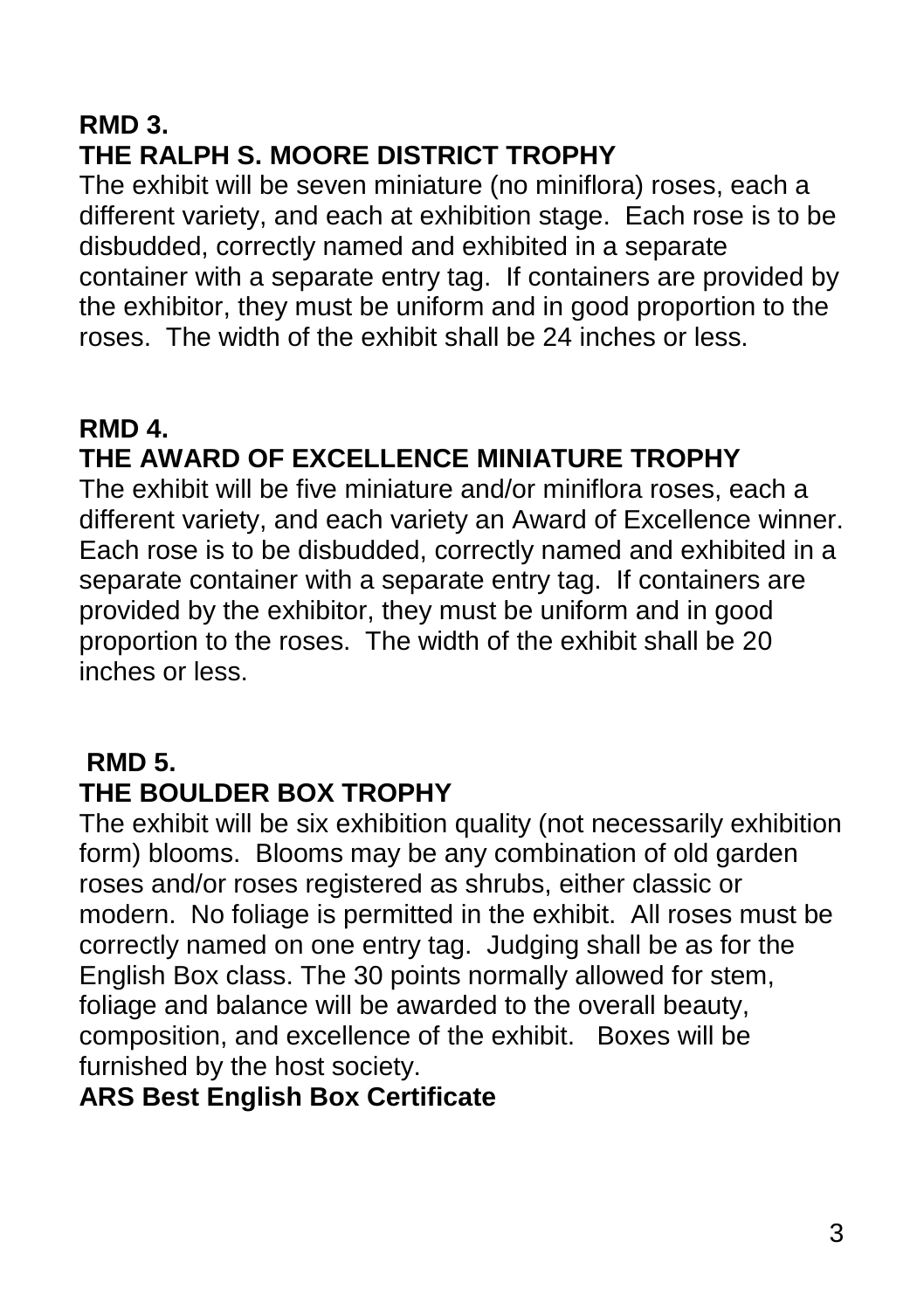## **RMD 6.**

**THE C. WALTER AND CLARA JONES MEMORIAL TROPHY** The exhibit will be five exhibition quality (not necessarily exhibition form) blooms, each a different variety of old garden roses or shrub roses, either classic or modern. Blooms may be exhibited as one bloom per stem, one bloom with side buds and/or sprays of two or more blooms. Each variety will be exhibited in a separate container correctly named on a separate entry tag. The width of the exhibit shall be 30 inches or less.

## **RMD 7. THE LINDA CAMPBELL MEMORIAL TROPHY**

The exhibit will be three containers of miniature (no miniflora) roses, all the same variety. It will consist of one bloom cycle (a bud, a half to three-quarters open bloom, and a fully open bloom) of that variety exhibited in one container, one one-bloom–perstem disbudded specimen of the same variety in another container, and a spray of two or more blooms of the same variety, with side buds permitted, in a third container. If containers are provided by the exhibitor, they must be uniform and in good proportion to the roses. Use one entry tag for the entry; the rose must be correctly named. The width of the exhibit shall be 18 inches or less.

## **RMD 8.**

## **THE DR. WILLIAM A. CAMPBELL MEMORIAL TROPHY**

The exhibit will be three lateral bloom sprays, each a different variety, each exhibited in its own container and correctly named on a separate entry tag. Specimens may be selected from species roses, old garden roses, shrub roses, hybrid wichuranas (ramblers) and large-flowered climbers. The specimens may not exceed 30 inches above the neck of the container. The width of the exhibit shall be 36 inches or less.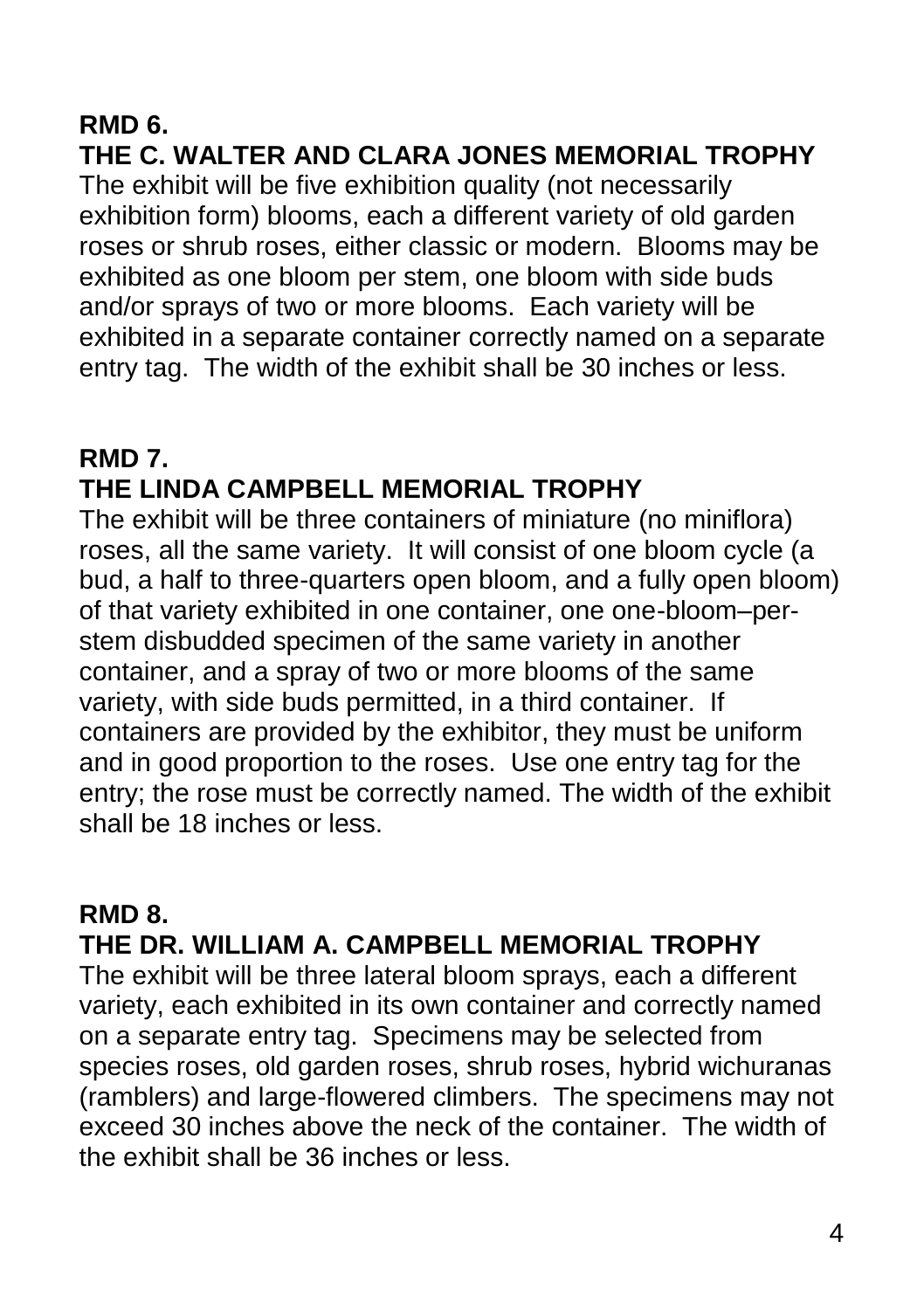## **RMD 9. THE BARBARA MASON MEMORIAL TROPHY**

The exhibit will be three Austin Hybrid roses in one container, of any variety or combination of varieties. Blooms may be shown as one bloom per stem, one bloom with side buds and/or sprays of two or more blooms. The roses must be correctly named on one entry tag. The width of the exhibit shall be 20 inches or less.

## **RMD 10. THE GERALDINE BOLLER MEMORIAL ARRANGEMENT TROPHY**

The exhibit will be a traditional design, either line, line-mass or mass, using fresh miniature roses (no minifloras) and other fresh plant material. The design shall not exceed 10 inches in any dimension. No accessories. The exhibitor will provide the container. The roses must be correctly named on the entry tag, and an arrangement tag should be used. For 2017, the title/theme of the design is **DANCE THE NIGHT AWAY.**  Arrangement should be paced in Division II: Design.

## **RMD 11.**

## **THE JOAN FRANSON MEMORIAL ARRANGEMENT TROPHY**

The exhibit will be a modern design of any type, using fresh standard roses and other fresh and/or dried plant material if desired. The design shall not exceed 30 inches in width or 30 inches in depth. There is no height restriction. No accessories. The exhibitor will provide the container (or containers, if applicable.) The roses must be correctly named on the entry tag, and an arrangement tag should be used. For 2017. The title/theme of the design is **BOOTSCOOTIN' BOOGIE.**  Arrangement should be placed in Division II: Design.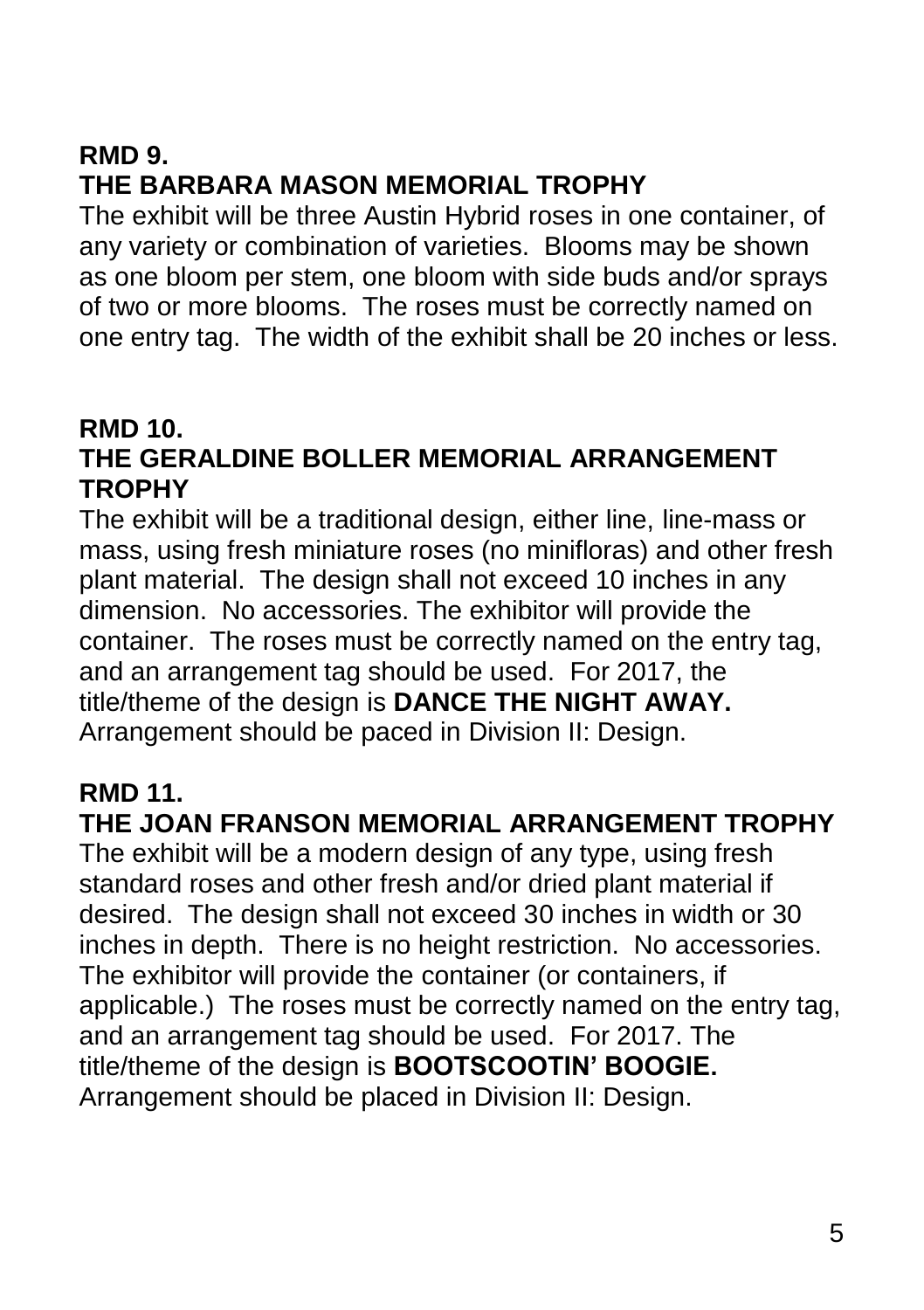## **RMD 12. THE DR. WARREN L. KIRKLEY MEMORIAL PHOTOGRAPHY TROPHY**

The exhibit will be a photograph of any rose subject.

Rules for the Kirkley Memorial challenge class:

- 1. Only one photograph may be entered by an exhibitor or team.
- 2. The photograph must have been taken within the last 2 years.
- 3. The photograph must be mounted and matted.
- 4. The photograph must not be framed.
- 5. There is no minimum or maximum size.
- 6. The rose or roses in the photograph should be named on the entry tag if possible, although this will not affect the judging.
- 7. The photograph may be in color or black and white.

8. The name of the exhibitor must not appear on the face of the photograph or on its mat. Presence of a name on the face of the exhibit will cause the entry to be disqualified.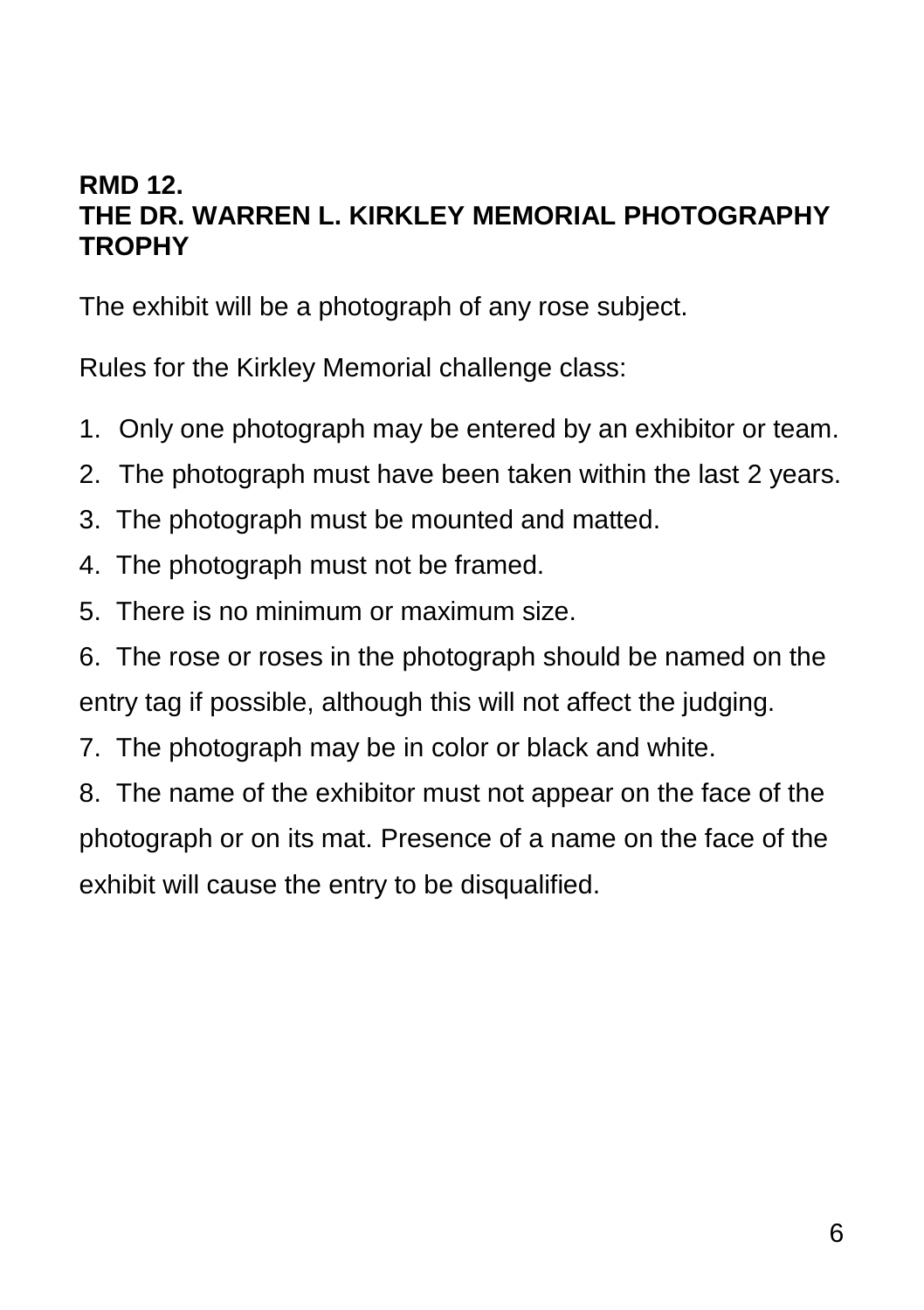## **DIVISION I: HORTICULTURE**

A **BEST OF SHOW CERTIFICATE** will be awarded for the Best Horticultural Specimen from Division I, Sections B through E including the Judges Classes.

An **ARS SWEEPSTAKES CERTIFICATE** will be awarded for the largest number of blue ribbons in Division I, Sections B through D excluding the Judges Classes.

## **SECTION B ARS AND DENVER ROSE SOCIETY CHALLENGE CLASSES**

This section is open to all. Only one entry in each class is allowed by any one exhibitor or team**. Roses must be correctly named on Challenge Class entry tags.** Challenge class containers are provided by the Denver Rose Society on a first come, first served basis.

## **CLASS 1. BIRTHDAY BASH!**

Celebrate seventy years of roses with one beautiful bloom for every decade! Entry will be seven shrub roses, either Classic or Modern, one bloom per stem with or without side buds, no more than two of any variety, exhibited in separate vases supplied by the society. Stem on stem is allowed. Each rose must be correctly named on a separate entry tag. Width allowed is 24 inches. **Denver Rose Society Rosette**

## **TOASTING SEVENTY!**

Two more classes to showcase your favorite roses

#### . **CLASS 2A. OLD GARDEN ROSES.**

Choose a champagne or martini glass provided by the society and float one bloom of an old garden rose. No foliage or stem permitted. Entries will be judged on both the appearance and fragrance of the bloom. An old garden rose is defined as any rose belonging to a **class** of roses that existed before 1867.

### **Denver Rose Society Rosette**

## **CLASS 2B. MINIATURE/MINIFLORA NOSEGAY.**

Choose a brandy snifter and fill with a bouquet of miniature or miniflora roses, foliage included. Stems may be secured below the waterline with a rubber band. Entries will be judged on the overall appearance of the bouquet. **Denver Rose Society Rosette**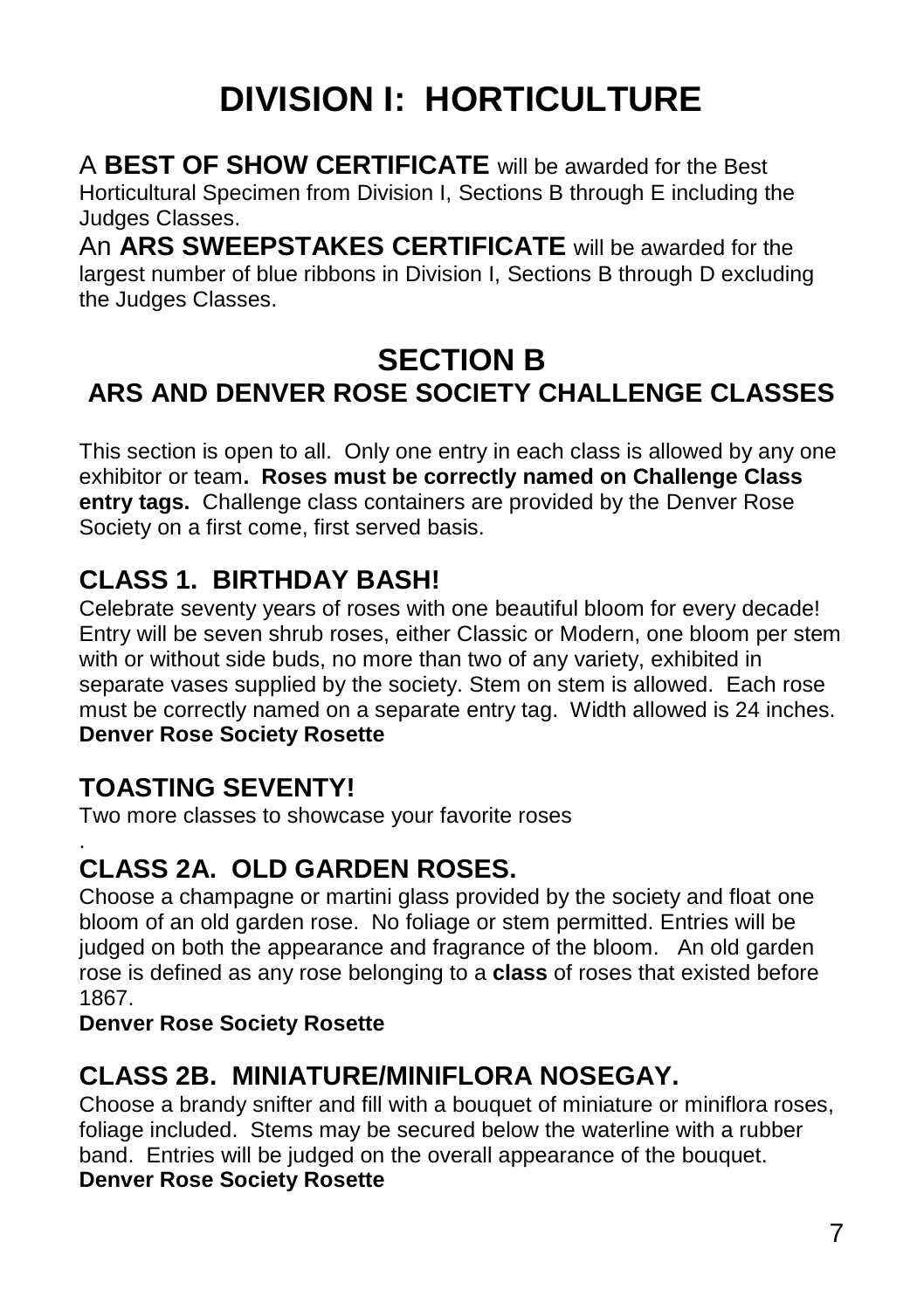## **CLASS 3. MINIATURE/MINIFLORA ENGLISH BOX.**

Six exhibition-quality blooms of any variety or combination of varieties of miniature and/or miniflora roses correctly named and exhibited in boxes furnished by the society. No foliage is permitted to show. Scoring will be based on the ARS point system with the following exception: the 30 points normally allowed for stem, foliage and balance will be awarded to over-all beauty, composition, and excellence of the exhibit.

#### **ARS Miniature English Box Certificate**

For a **Large English Box** entry, see **Class RMD 5.**

## **CLASS 4. ROSE IN A BOWL.**

Entry will be any standard rose; one bloom, no stem or foliage, 1/2 to fully open, floated in clear water in a clear container to be furnished by the society. **ARS Rose Bowl Large Bloom Certificate** 

## **CLASS 5. MINIATURE OR MINIFLORA ROSE IN A BOWL.**

Same rules apply as in Class 1, but using a miniature or miniflora rose. Mini containers are furnished by the society. Two entries per exhibitor or team allowed.

#### **ARS Rose Bowl Miniature Bloom Certificate**

## **CLASS 6. LARGE GARDEN BOWL OF ROSES.**

Any type of standard rose or combination of standard roses, no foliage, at blooming stage and correctly named on the entry tag. Blooms are to float in clear water in 10" garden bowls provided by the society on a first come basis. **Denver Rose Society Rosette**

## **CLASS 7. SMALL GARDEN BOWL OF ROSES.**

Same rules apply as in Class 4, but using 8" garden bowls to float miniature and/or miniflora blooms only.

**Denver Rose Society Rosette**

## **CLASS 8. ROSE IN A PICTURE FRAME.**

One hybrid tea, grandiflora or floribunda bloom at exhibition stage mounted in a frame provided by the society. Foliage is permitted and does not need to be from the same variety of rose. Foliage must fit within the frame.

**Denver Rose Society Rosette**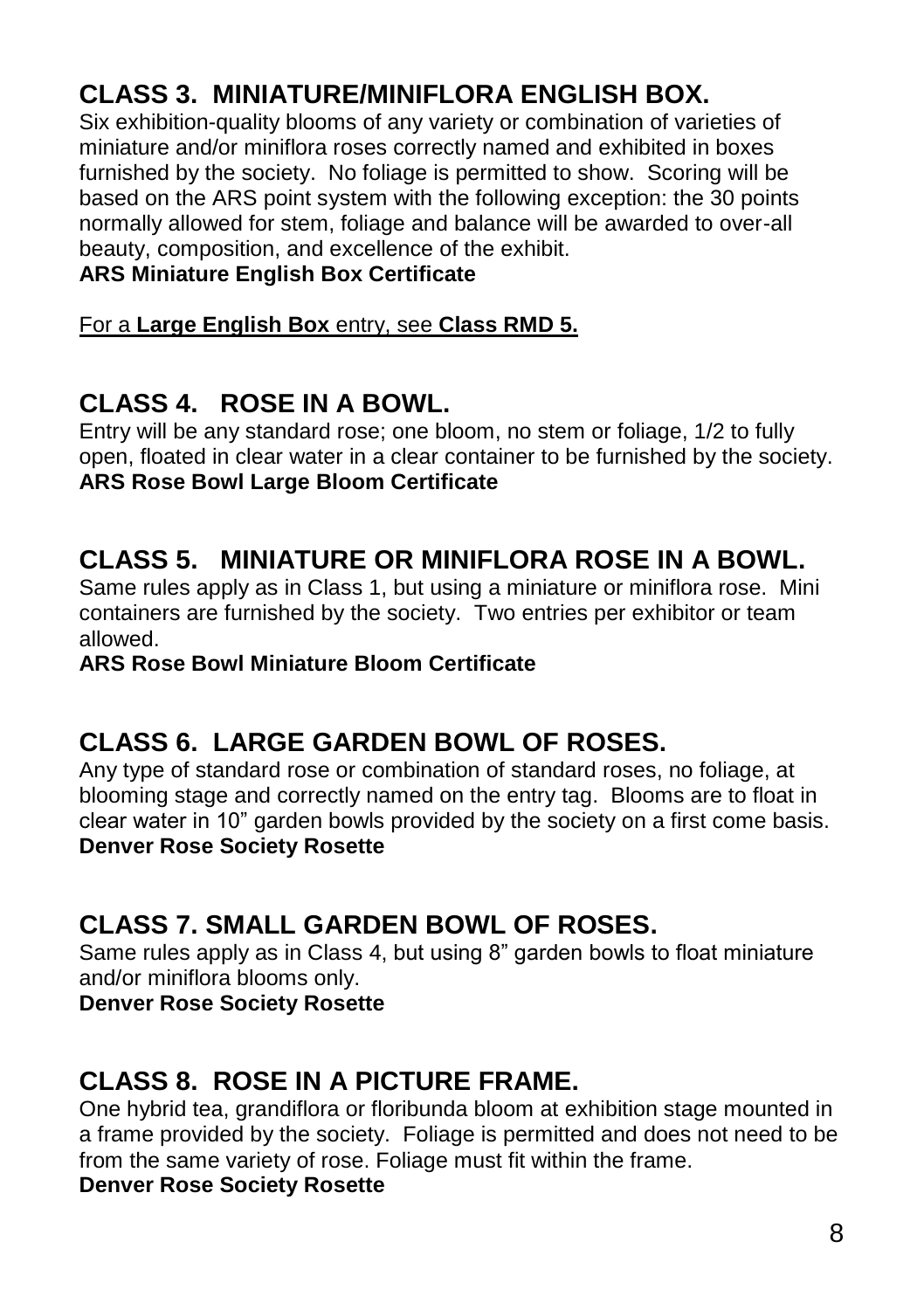## **CLASS 9. MINATURE OR MINIFLORA ROSE IN A PICTURE FRAME.**

One miniature or miniflora bloom at exhibition stage mounted in a small frame provided by the society. Foliage is permitted and does not need to be from the same variety of rose. Foliage must fit within the frame.

#### **Denver Rose Society Rosette**

## **CLASS 10. MOST FRAGRANT.**

Entry is one bloom of a fragrant rose of any type or variety to be correctly named and displayed in a container furnished by the society. To be scored 70 points for fragrance and 30 points for the overall general condition of the exhibit.

#### **ARS Most Fragrant Rose Certificate**

## **CLASS 11. HI-LO.**

One hybrid tea or grandiflora bloom, and one look-alike miniature or mini-flora bloom, both at exhibition stage, both without side buds, with separate entry tags, exhibited in separate containers provided by the society. Blooms should match in color and form.

#### **ARS Hi-Lo Certificate**

## **CLASS 12. ARTIST PALETTE.**

Seven standard blooms at exhibition stage, each of a different color class, arranged without foliage on an artist palette provided by the society. **Denver Rose Society Rosette**

## **CLASS 13. DRS PERPETUAL SWEEPSTAKES TROPHY**

Open to members of the Denver Rose Society only. To be awarded to the exhibitor with the greatest number of blue ribbons in Division I, Section C, classes 1 through 16. In the event of a tie, red and then yellow ribbons will be used to break the tie.

## **CLASS 14. DRS MINIATURE/MINIFLORA SWEEPSTAKES TROPHY**

Open to members of the Denver Rose Society only. To be awarded to the exhibitor with the greatest number of blue ribbons in Division I, Section C, Classes 17-24. In the event of a tie, red and then yellow ribbons will be used to break the tie.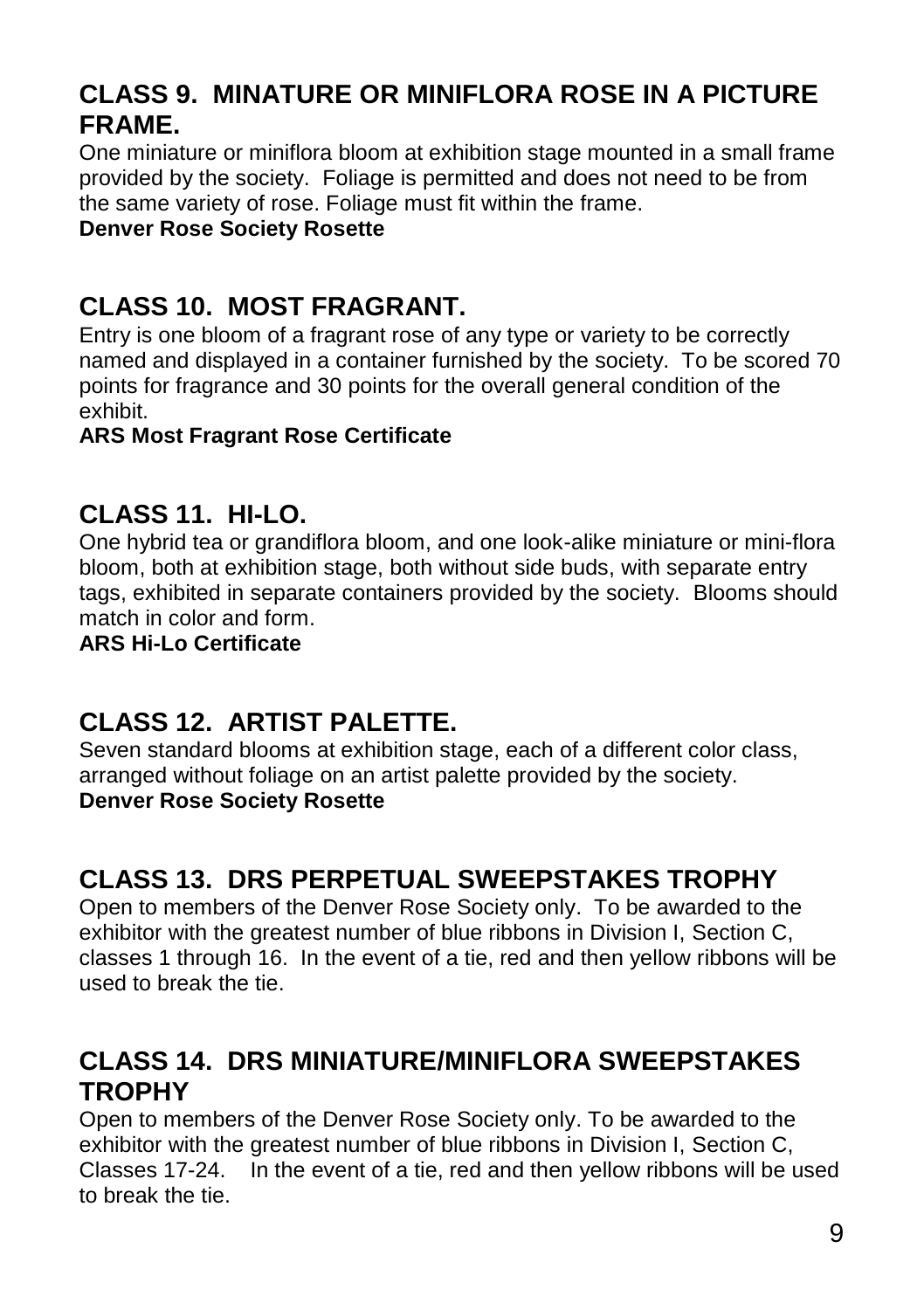## **SECTION C SPECIMEN ROSE CLASSES**

Roses will be placed in alphabetical order in each class according to the name of the variety or cultivar. Each separate variety or cultivar will constitute a separate subclass, and a rose or roses entered in this separate subclass will be judged against the standards for that variety. In most cases, a bloom with exhibition form is considered to be at its most perfect stage of possible beauty when it is from 1/2 to 3/4 open, with the petals symmetrically arranged in an attractive circular outline tending toward a high center. Single and semidouble varieties should be open, with fresh stamens.

Juniors and Novices may enter either Section C or Section D, but not both. Judges judging this show, and their immediate families, enter Section E.

#### **CLASS 1. HYBRID TEAS, CLIMBING HYBRID TEAS AND GRANDIFLORAS**

One bloom per stem with no side buds.

#### **ARS Gold Medal Certificate for Queen of Show ARS Silver Medal Certificate for King of Show ARS Bronze Medal Certificate for Princess of Show Court of Honor of up to five additional blooms of merit**

**CLASS 2. HYBRID TEA SPRAY.** Two or more blooms.  **ARS Certificate for Best Hybrid Tea Spray**

#### **CLASS 3. SINGLE AND SEMI-DOUBLE HYBRID TEAS with 4 TO 16 PETALS.**

 **O**ne bloom per stem with no side buds. **Denver Rose Society Best Single Hybrid Tea Certificate** 

#### **CLASS 4. FULLY OPEN HYBRID TEAS AND GRANDIFLORAS.**

One bloom with no side buds. Stamens must show. **ARS Best Fully Open Hybrid Tea Certificate** 

#### **CLASS 5. GRANDIFLORA SPRAY.** Two or more blooms. **ARS Best Grandiflora Spray Certificate**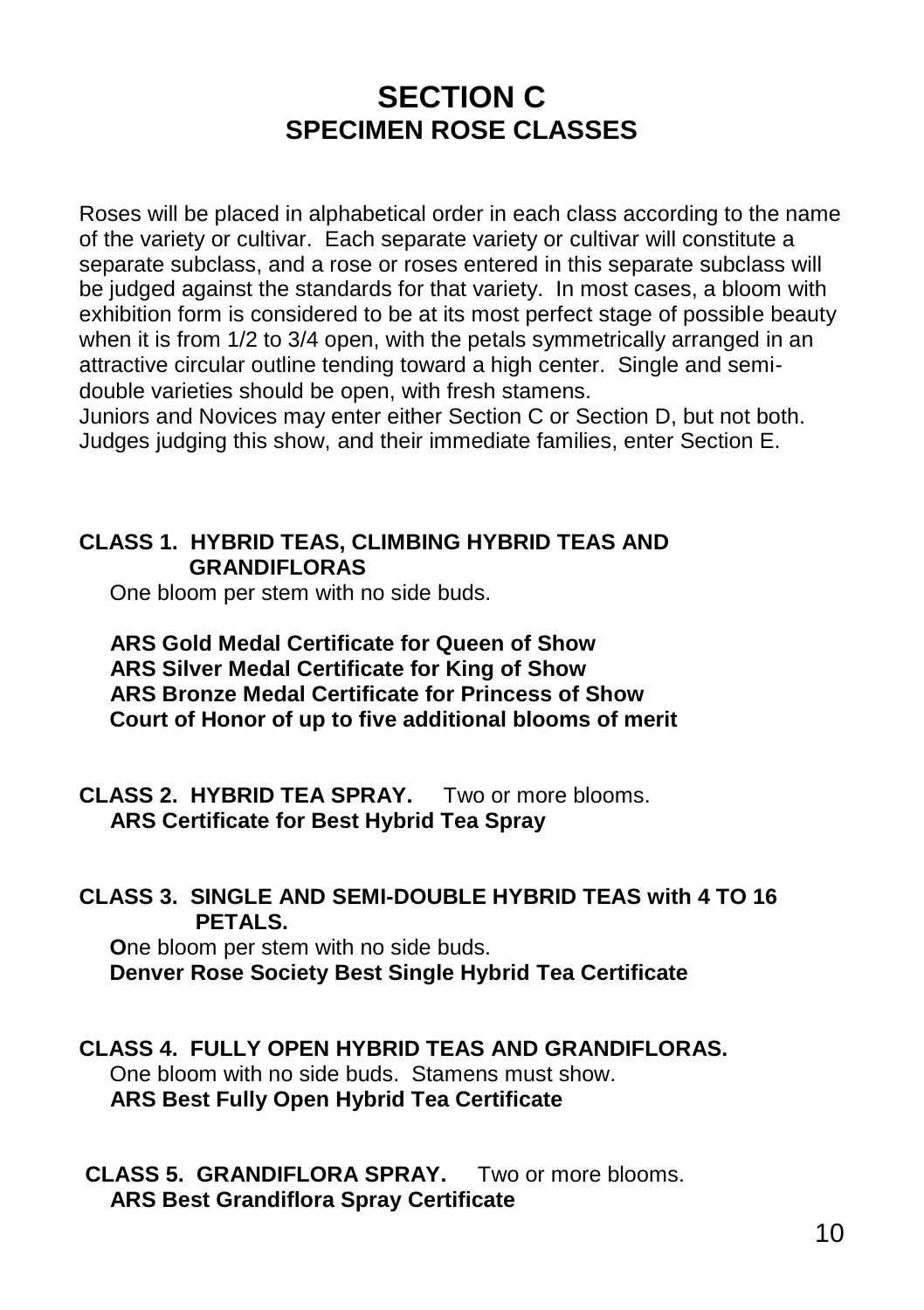#### **CLASS 6. FLORIBUNDAS.**

- **A**. **Floribunda One Bloom** Remove side buds. **ARS Best Floribunda One Bloom Certificate**
- **B. Floribunda Spray,** two or more blooms.

#### **ARS Gold Medal Floribunda Spray Certificate**  **ARS Silver Medal Floribunda Spray Certificate ARS Bronze Medal Floribunda Spray Certificate**

#### **CLASS 7. POLYANTHA SPRAY.** Two or more blooms. **ARS Best Polyantha Spray Certificate**

#### **CLASS 8. DOWAGER QUEEN.**

This class is composed of varieties introduced prior to 1867, including roses of unknown dates that are known to have been in existence prior to 1867. One stem of bloom or blooms, with side buds permitted; may be exhibited stem on stem.

#### **ARS Dowager Queen Certificate**

#### **CLASS 9. VICTORIAN ROSE.**

This class is composed of Old Garden Rose varieties introduced in 1867 or after, or with unknown dates of origin known to be after 1867. One stem of bloom or blooms, with side buds permitted; may be exhibited stem on stem.

#### **ARS Victorian Rose Certificate**

#### **CLASS 10. GENESIS AWARD.**

Varieties designated as Species (Sp.) roses. May be exhibited in this class as lateral bloom sprays. May be exhibited stem on stem.

#### **ARS Genesis Award Certificate**

#### **CLASS 11. LATERAL BLOOM SPRAY.**

 Species roses, old garden roses or shrubs, one cane with lateral blooms not to exceed 30" above the neck of the container. May be exhibited stem on stem,

#### **Denver Rose Society Best Lateral Bloom Spray Certificate**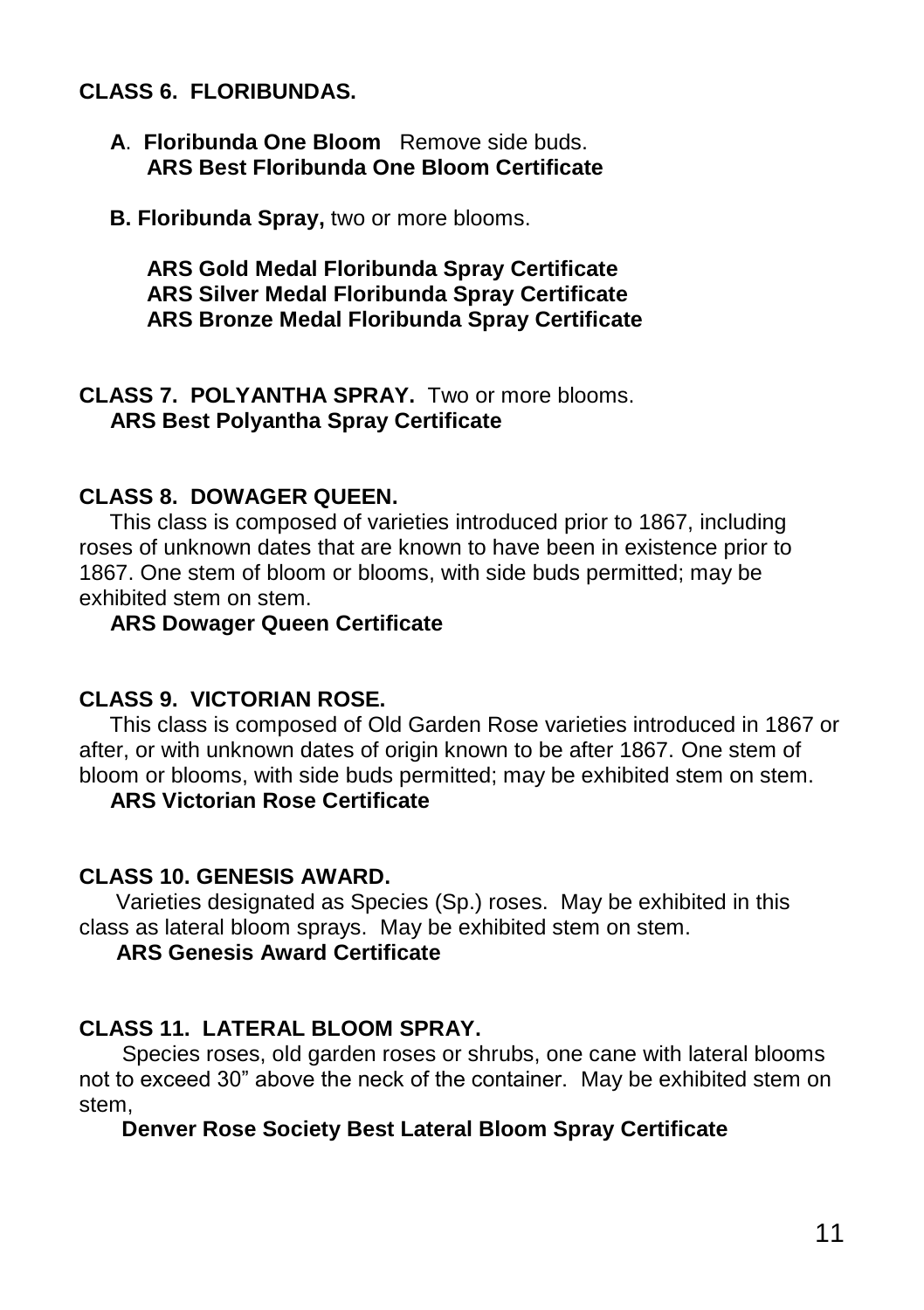#### **CLASS 12. SHRUBS.**

#### **A. CLASSIC SHRUBS.**

 Hybrid Kordesii, Hybrid Moyesii, Hybrid Musk and Hybrid Rugosa. (See handbook.) May be shown stem-on-stem. May have side buds.  **ARS Best Classic Shrub Certificate** 

#### **B. MODERN SHRUBS.**

Shrub class (S) as designated in ARS publications. May be shown stem-on-stem. May have side buds.

#### **ARS Best Modern Shrub Certificate**

#### **CLASS 13. LARGE-FLOWERED CLIMBERS AND HYBRID WICHURANAS.**

One bloom with no side buds, or a spray of two or more blooms. Please note that climbing forms of hybrid teas, grandifloras, floribundas, polyanthas, and miniatures are to be entered in their respective bush-type classes, just as if the word "climbing" did not appear before the classification, unless the climbing hybrid tea has no bush counterpart. (Aloha, High Noon)

#### **ARS Best Climber Certificate**

#### **CLASS 14. FOUND ROSE.**

One specimen of a "Found" rose, one bloom or spray, with or without side buds. These are roses that have not received an exhibition name by the ARS and are known only by a study name, under which the specimen must be entered. The source of the rose should be entered on the entry tag, i.e. cemetery name or catalog. May be shown stem on stem.

#### **Denver Rose Society Best Found Rose Certificate**

#### **CLASS 15. SEEDLING.**

One bloom or spray of a rose hybridized by the exhibitor that is not currently registered, with parentage indicated on the entry tag.

#### **ARS Best Seedling Certificate**

#### **CLASS 16. SPORT.**

One bloom or spray of a sport discovered by the exhibitor that is not currently registered, with the name of the parent from which it sported indicated on the entry tag.

#### **Denver Rose Society Best Sport Certificate**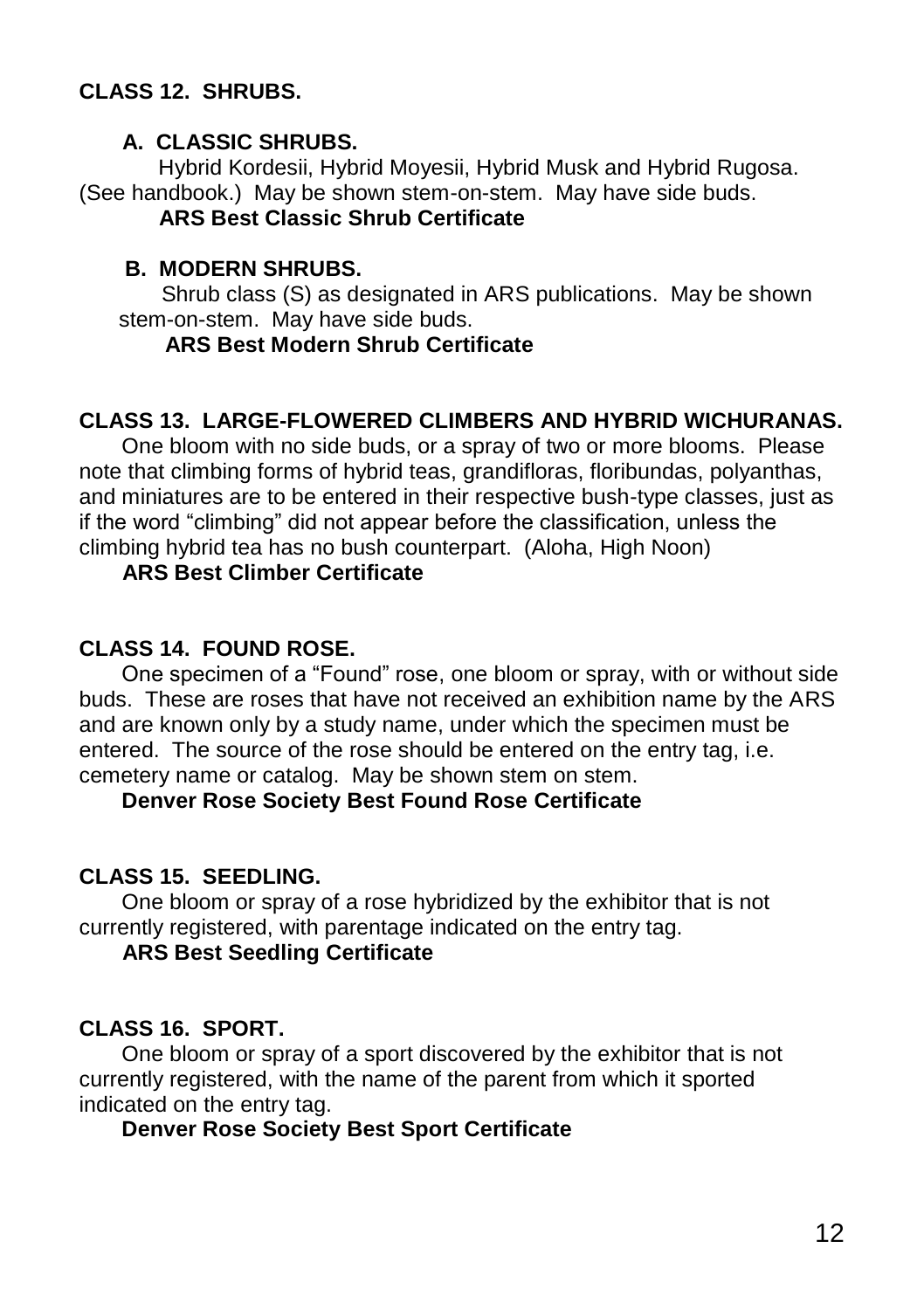#### **CLASS 17. MINIATURE ROSES, BUSH AND CLIMBING TYPES.**

 One bloom with no side buds, displaying exhibition form with stamens not showing and petals unfurling.

 **ARS Gold Medal Certificate for Miniature Queen of Show ARS Silver Medal Certificate for Miniature King of Show ARS Bronze Medal Certificate for Miniature Princess of Show Court of Honor of up to five additional blooms of merit**

#### **CLASS 18. MINIATURE ROSES, SINGLE AND SEMI-DOUBLE, 4 TO 14 PETALS**

 One bloom with no side buds. **ARS Best Single Miniature Certificate**

**CLASS 19. MINIATURE ROSE SPRAY.** Two or more blooms. **ARS Best Miniature Spray Certificate** 

#### **CLASS 20. FULLY OPEN MINIATURE ROSE.**

 One bloom per stem, no side buds, fully open, double petaled, stamens must show.

#### **ARS Best Fully Open Miniature Certificate**

#### **CLASS 21. MINIFLORA ROSES, BUSH AND CLIMBING TYPES.**

One bloom with no side buds, displaying exhibition form with stamens not showing and petals unfurling.

 **ARS Gold Medal Certificate for Miniflora Queen of Show ARS Silver Medal Certificate for Miniflora King of Show ARS Bronze Medal Certificate for Miniflora Princess of Show Court of Honor of up to five additional blooms of merit.**

#### **CLASS 22. MINIFLORA ROSES, SINGLE AND SEMI-DOUBLE, 4 TO 14 PETALS.**

 One bloom, no side buds. **ARS Best Single Miniflora Certificate** 

**CLASS 23. MINIFLORA ROSE SPRAY.** Two or more blooms. **ARS Best Miniflora Spray Certificate**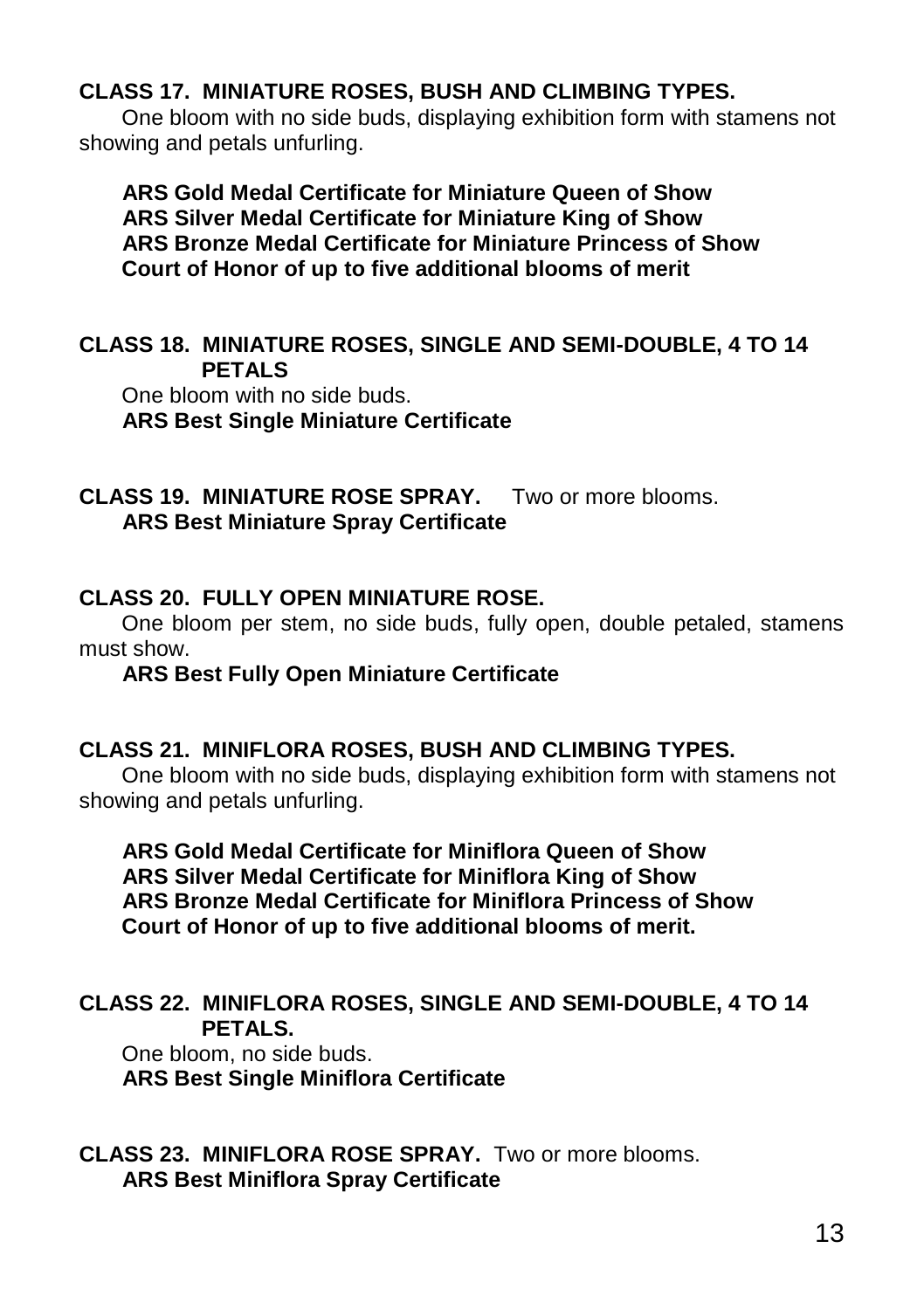#### **CLASS 24. FULLY OPEN MINIFLORA ROSE.**

One bloom per stem, no side buds, fully open, double petaled, stamens must show.

**ARS Best Fully Open Miniflora Certificate**

## **SECTION D SPECIMEN ROSE CLASSES FOR NOVICES AND JUNIORS**

## **NOVICE CLASSES**

Open to rose growers who have never won a blue ribbon in the Horticultural Specimen Division of a rose show. Exhibitors may enter **either** the Novice Classes **or** Section C **but not both**. Specimens winning blue ribbons in the Novice Section will be considered by the judges for higher awards in the show competition as appropriate.

#### **CLASS 25. HYBRID TEAS, GRANDIFLORAS, FLORIBUNDAS.**

 **A. One bloom per stem.** Remove side buds.

**B. Spray.** Two or more blooms. Buds are allowed with the blooms.

#### **CLASS 26. OLD GARDEN ROSES.**

 Roses belonging to classes known to be in existence before 1867. May be exhibited as one bloom per stem, with or without side buds, or as a spray. Stem on stem is allowed.

#### **CLASS 27. CLIMBERS, POLYANTHAS, SHRUBS.**

 May be exhibited as one bloom per stem with or without side buds, or as a spray. Stem on stem is allowed on a shrub entry.

#### **CLASS 28. MINIATURES AND MINIFLORAS.**

**A. One bloom per stem.** Remove side buds.

 **B. Spray.** Two or more blooms. Buds are allowed with the blooms.

#### **ARS Best Novice Certificates may be awarded in each class.**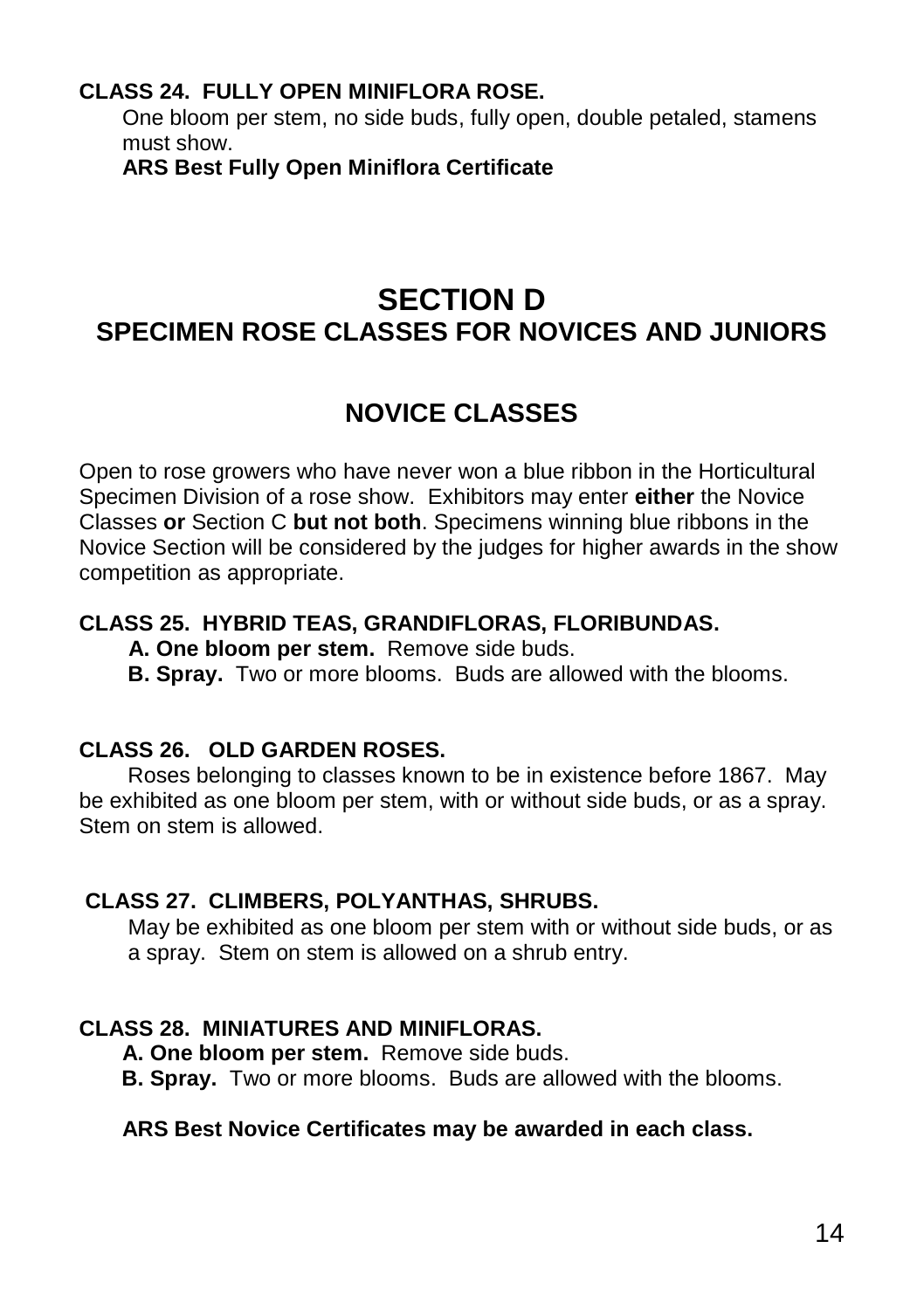## **JUNIOR CLASSES**

Open to rose growers 18 years of age and under. Exhibitors may enter **either**  the Junior Classes **or** Section C **but not both.** Specimens winning blue ribbons in the Junior Section will be considered by the judges for higher awards in the show competition as appropriate.

**CLASS 29. ONE BLOOM PER STEM.** Any type of rose; remove side buds.

#### **ARS Best Junior One Bloom Certificate**

**CLASS 30. SPRAY OF TWO OR MORE BLOOMS.** Any type of rose. Side buds are allowed with two or more blooms.

#### **ARS Best Junior Spray Certificates**

## **SECTION E SPECIMEN ROSE CLASSES FOR JUDGES**

Open to Accredited or Apprentice Judges of the American Rose Society who are judging this show and their immediate families. **ARS Best Judges Certificates may be awarded in each class.**

- **CLASS 31. HYBRID TEAS, GRANDIFLORAS, FLORIBUNDAS.** One bloom.
- **CLASS 32. HYBRID TEAS, GRANDIFLORAS, FLORIBUNDAS.** Spray.
- **CLASS 33. SHRUBS AND CLIMBERS.** One Bloom or Spray.
- **CLASS 34. MINIATURES, MINIFLORAS.** One Bloom.
- **CLASS 35. MINIATURES, MINIFLORAS, POLYANTHAS.** Spray.

#### **CLASS 36. LATERAL BLOOM SPRAYS AND OLD GARDEN ROSES.**

Lateral bloom sprays must not be higher than 30 inches above the lip of the vase.

Side buds and stem on stem are permitted on Old Garden Roses.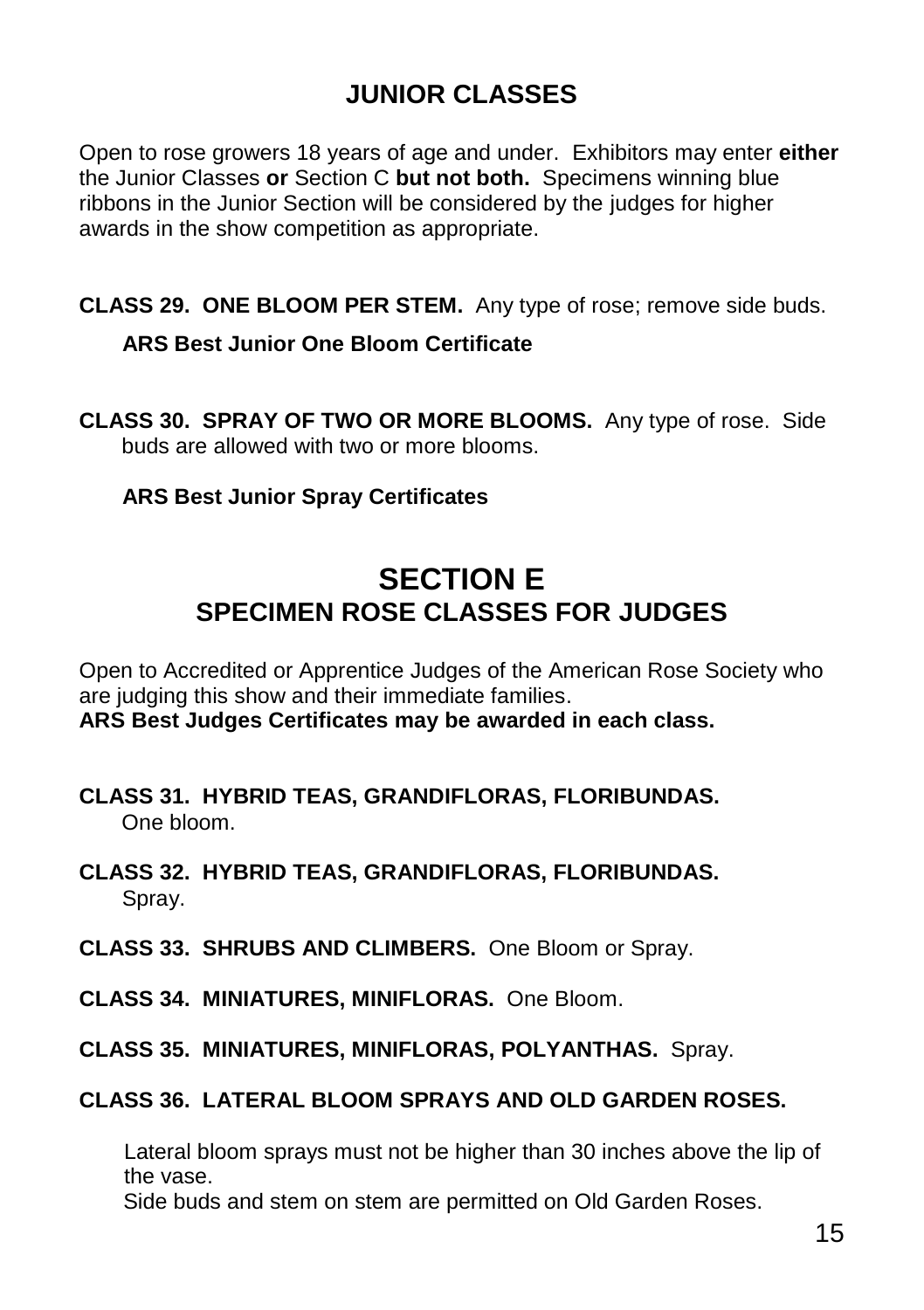## **DIVISION I: RULES FOR HORTICULTURE ENTRIES**

**Entries will be accepted from 8:00 until 9:30 a.m. Sunday, June 18. No roses or awards may be removed from exhibition until after the awards ceremony at the close of the show.**

1. This show will be governed by the standard rules and regulations of the American Rose Society. The final authority for a rose show is its own schedule, which should be followed as published.

2. Competition is open to all rose growers regardless of residence unless otherwise stated in this schedule.

3. Exhibitors need not be members of any rose society, unless otherwise stated in this schedule.

4. All exhibitors must be signed in at the classification table. This is necessary for tabulation purposes.

5. All specimens entered in Division I must have been grown in the exhibitor's private outdoor garden. Only one person or team from any one garden may place an entry in a class. Duplicate entries shall be disqualified.

6. Vases and containers for specimens will be provided in Division I unless otherwise noted.

7. No foreign materials other than clear plastic wrap or green Styrofoam are to be used as wedging material for rose stems. Discretion in wedging is advised to avoid distraction from the rose. No water-soluble florist's foam is permitted**,** as it soils the water in the vases.

8. Entry cards are provided by the Society. Top and bottom parts should be completely filled out by the exhibitor, attached to vases with rubber bands and left unfolded for classification. Help with rose names is available at the classification table.

9. Classification of roses will be in accordance with the latest edition of Modern Roses, the ARS Annual, the Handbook for Selecting Roses, the Combined Rose List or the New Rose Registration listings in the American Rose magazine current to the date of the show. All specimen roses exhibited must be entered under their approved ARS exhibition names. Though not desirable, commonly accepted abbreviations of names are acceptable.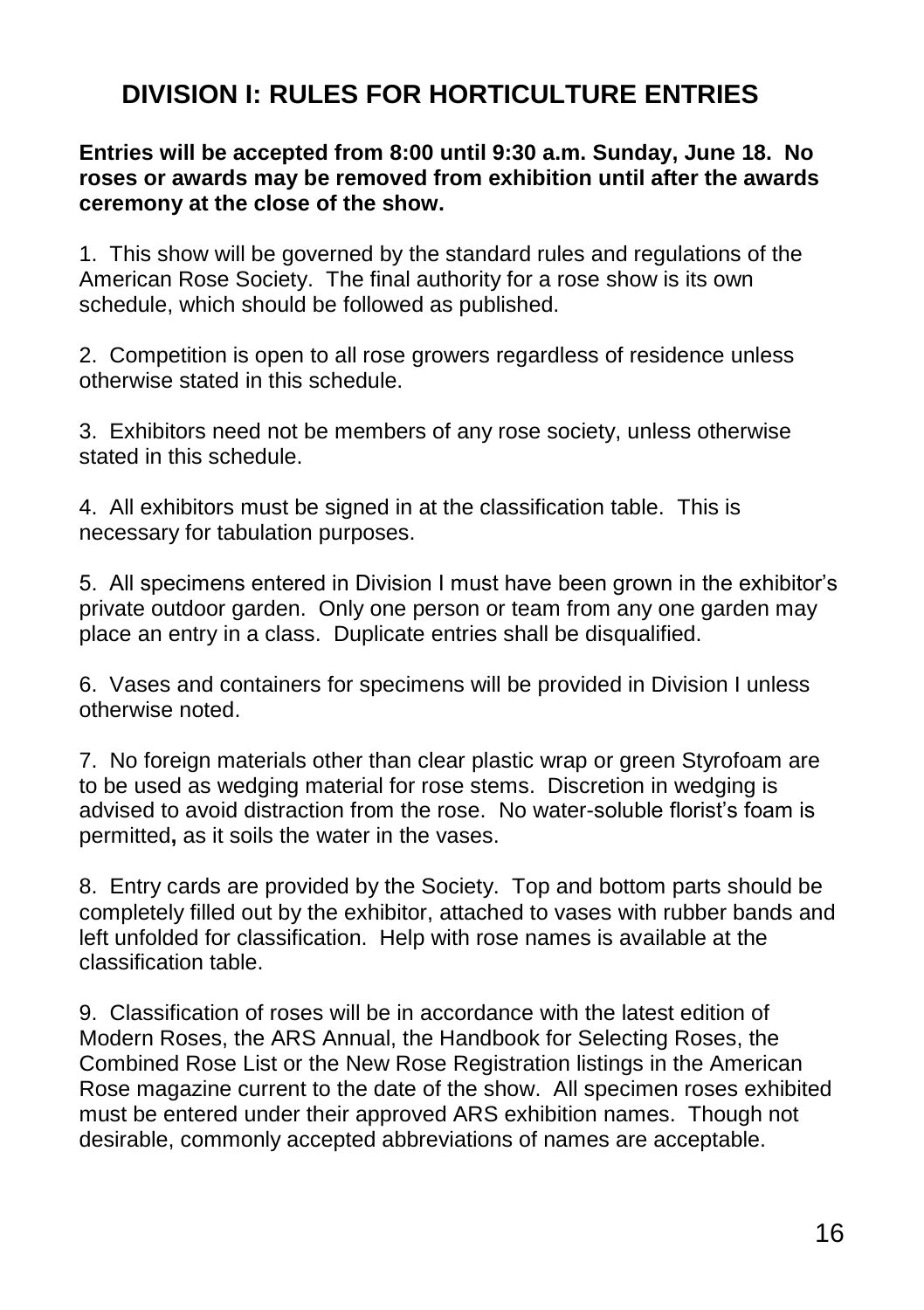10. Except for Challenge Classes, the placement of exhibits on the show tables will be handled by the placement committee, working from the classification table. No exhibitors, other than those preparing designs or placing challenge class entries, will be allowed on the show floor during placement.

11. Judging will be in accordance with the current edition of the American Rose Society's Guidelines for Judging Roses, and will begin at 10:00 a.m. Only judges, clerks and necessary show personnel are permitted in the show area during judging. Decisions of the judges are final.

12. First, second, third, and honorable mention ribbons may be awarded in each class based on quality in the opinion of the judges. Only blue ribbon winners are eligible for advanced awards. No award is required to be awarded for any entry or class.

13. Any traveling trophies which are the property of the Denver Rose Society must be available at next year's show. **Traveling trophies won by nonmembers or out of town individuals may have the winners' names engraved on them and will be retained by the Denver Rose Society.**

14. Certificates, ribbons, and other properties must be claimed at the close of the show. Exhibitors are to remove their own specimens. Abandoned specimens will be given away or discarded.

#### 15. **All exhibitors are expected to help with clean-up at the close of the show.**

16. The Denver Rose Society, the Rocky Mountain District of the ARS and the Denver Botanic Garden are not responsible for the loss of personal property or for injury to persons attending the rose show. **Liability of all nature is disclaimed.**

## **HORTICULTURE DISQUALIFICATION**

Horticulture entries can be disqualified for the following reasons:

1. Entry misnamed, unlabeled or mislabeled, or entered in the wrong class. **Judges please note: Although correct spelling is highly encouraged, mis-spelling does not constitute mis-naming or mis-labeling. Corrections may be noted on the back of the entry tag.**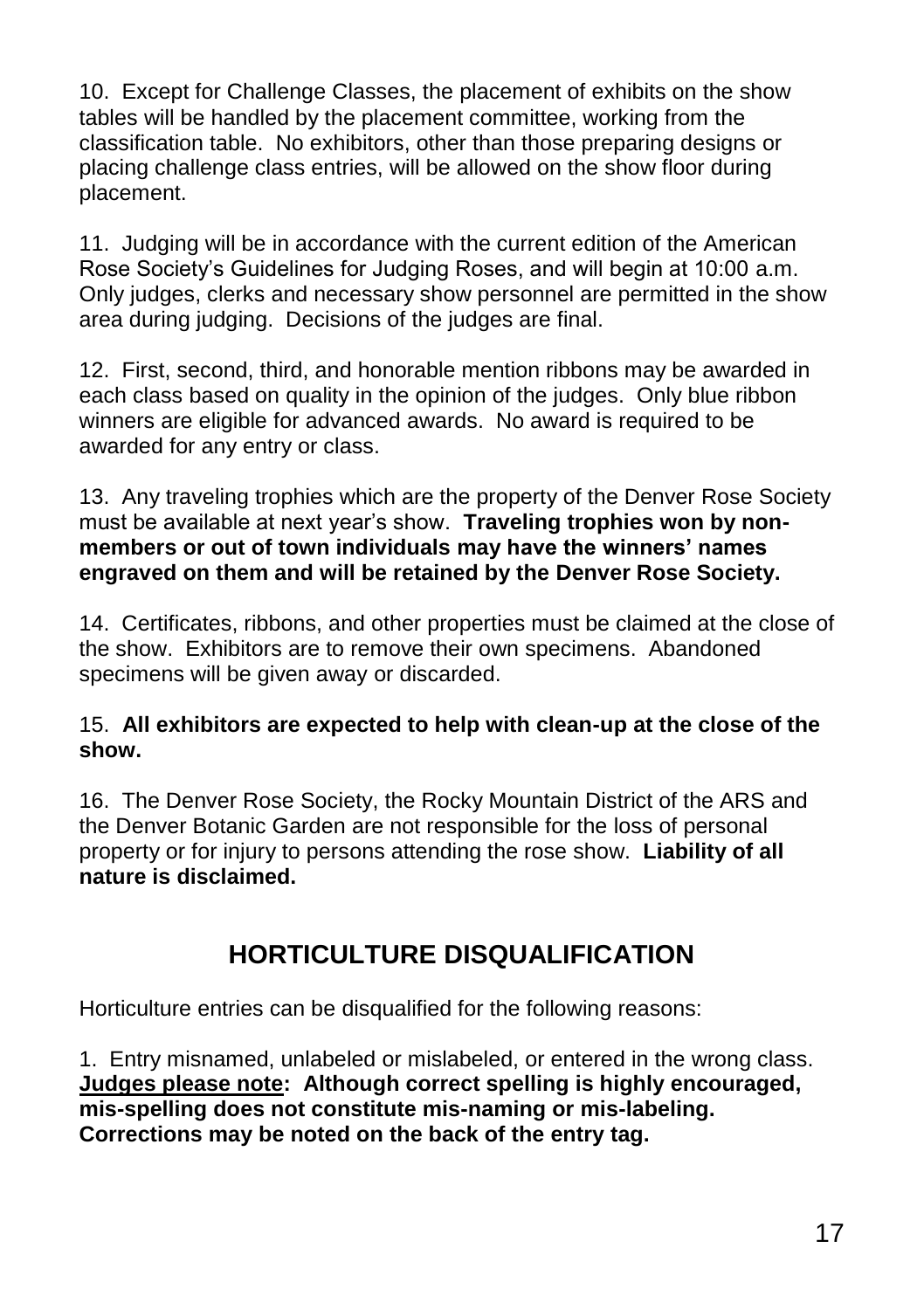2. Stem-on-stem. A rose may not be exhibited with a portion of the previous stem growth attached. Old garden roses and shrubs are not subject to the stem-on-stem rule. Lateral bloom sprays are also exempt.

3. The presence of foreign material applied to the foliage, stem, or bloom to improve the appearance of the specimen.

4. Not disbudded. Any class calling for one-bloom-per-stem must be exhibited without side buds. A side bud is defined as growth emanating from a leaf axil having sufficient maturity to display the formation of a stem without flowers or buds.

**Judges please note: The presence of one or more immature leaflets or leaves at the leaf axil with no evidence of a stem is cause for penalization, not disqualification.**

5. A specimen in violation of ARS or show rules.

6. A specimen not registered with the ARS, except for classes 15 and 16.

7. The appearance of the exhibitor's name on any location other than the designated place on the entry tag.

### **SCALE OF POINTS FOR HORTICULTURE SPECIMEN ENTRIES**

**FORM**, 25 points **COLOR**, 20 points **STEM and FOLIAGE**, 20 points **SUBSTANCE,** 15 points **SIZE**, 10 points **BALANCE AND PROPORTION**, 10 points

The bloom should be symmetrical in form and be typical of its variety. Color and size of the bloom should be typical of its variety. The stem of the rose should be straight and of adequate length to support the bloom. Foliage should be evenly spaced on the stem, be clean and be of good color. Good substance refers to the amount of water in the cells of the petals and foliage; a loss of substance shows in drooping leaflets and petals.

#### **TO SHOW YOUR ROSES AT THEIR BEST, MAKE SURE YOUR VASES OR CONTAINERS HAVE AMPLE WATER.**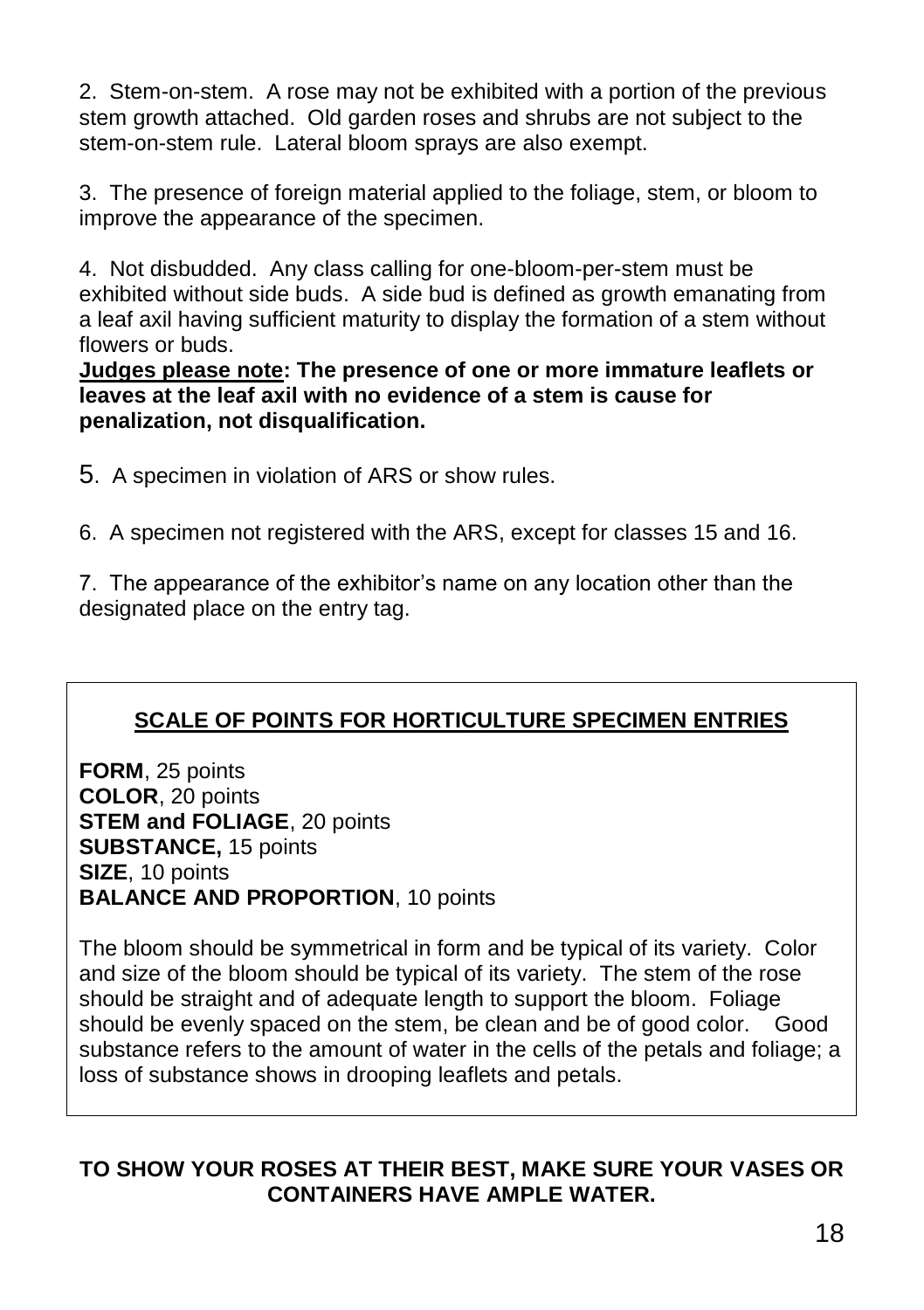# BIRSTHDAY BASH! CELEBROATING 70 YEARS OF ROSES

## **DIVISION II: DESIGN**

All arrangers must make class reservations by 8:00 p.m. Thursday, June 15th, 2017. Contact Collette Morton at [collettemorton@yahoo.com](mailto:collettemorton@yahoo.com) or 720-402- 8801.

Any designer entering an arrangement in the show for the first time will receive a thank you gift bag. Such entries can be made in any class (not just novice classes) excluding the judges class.

American Rose Society Medal Certificates may be awarded to arrangements using fresh roses grown by the arranger only. (Mark entry cards AG for arranger-grown roses in the upper area of the card.)

## **ROCKY MOUNTAIN DISTRICT CHALLENGE CLASSES**

These two design classes are open only to American Rose Society Members residing in the Rocky Mountain District and registered for this convention. Entries must be grown by the exhibitor. Only one entry in each class is allowed per exhibitor or team. Winners of the traveling trophies awarded in these classes must return the trophies to the Rocky Mountain District Director prior to the next District Rose Show. **No other certificates or awards will be given in these classes.** Use arrangement entry tags.

## **RMD 10. THE GERALDINE BOLLER MEMORIAL ARRANGEMENT TROPHY**

The exhibit will be a traditional design, either line, line-mass or mass, using fresh miniature roses (**no minifloras**) and other fresh plant material. The design shall not exceed 10 inches in any dimension. No accessories. The exhibitor will provide the container. The roses must be correctly named on the entry tag, and an arrangement tag should be used. For 2017, the title/theme of the design **DANCE THE NIGHT AWAY.**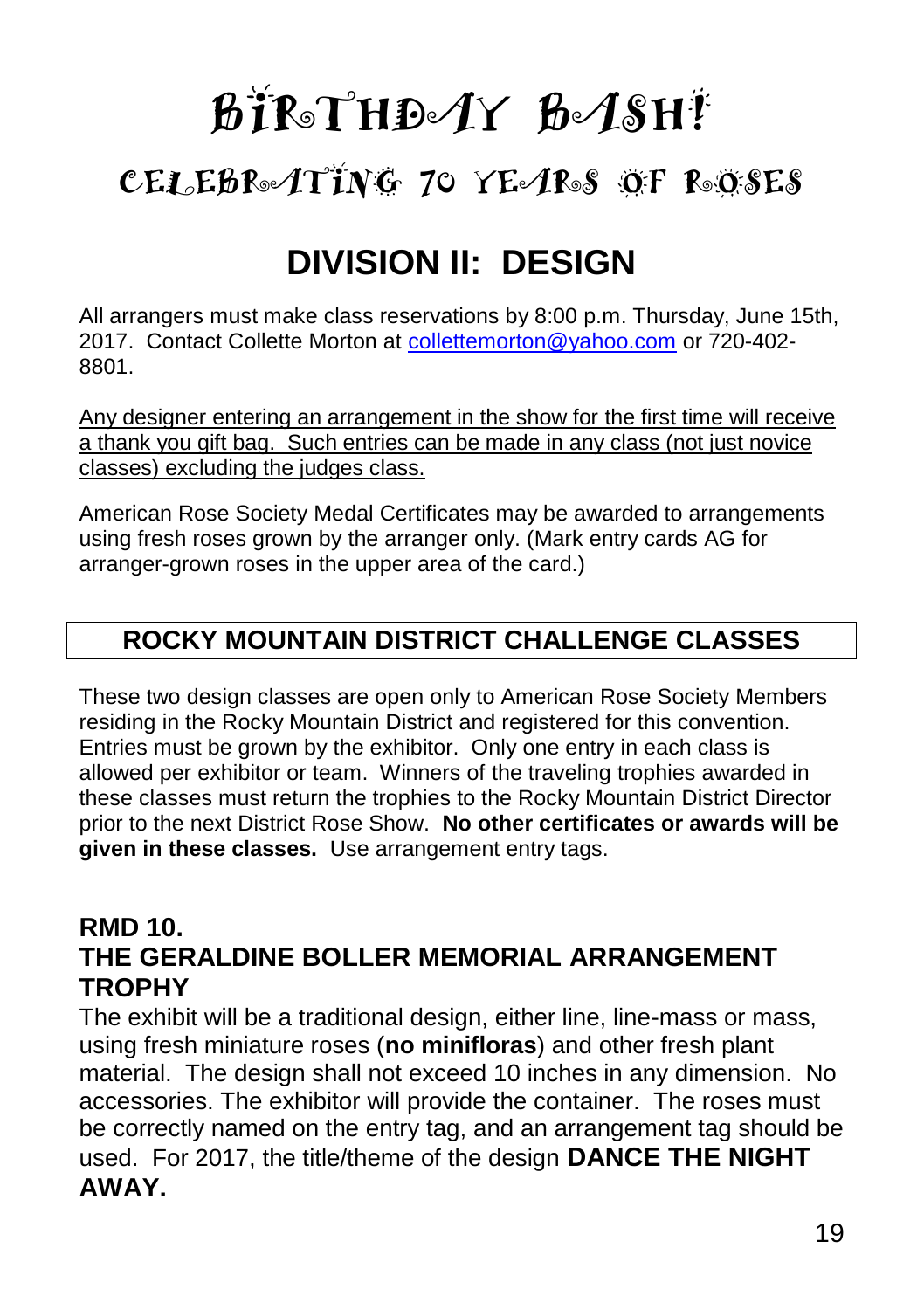## **RMD 11. THE JOAN FRANSON MEMORIAL ARRANGEMENT TROPHY**

The exhibit will be a modern design of any type, using fresh standard roses and other fresh and/or dried plant material if desired. The design shall not exceed 30 inches in width or 30 inches in depth. There is no height restriction. No accessories. The exhibitor will provide the container (or containers, if applicable.) The roses must be correctly named on the entry tag, and an arrangement tag should be used. For 2017. The title/theme of the design is **BOOT SCOOTIN' BOOGIE.**

## **DENVER ROSE SOCIETY ARRANGEMENT CLASSES**

## **SECTION A: STANDARD TRADITIONAL ARRANGEMENTS**

Accessories may be used. Eligible for ARS Royalty Award and ARS Medal Certificates

#### **CLASS 1. IT'S MY PARTY**

A traditional mass arrangement using all fresh plant materials.

#### **CLASS 2. WINE AND ROSES**

A traditional line or line-mass arrangement using all fresh plant materials.

## **SECTION B: STANDARD MODERN ARRANGEMENTS**

Some dried plant material may be used if desired. No accessories. Eligible for ARS Artist Award and ARS Medal Certificates

#### **CLASS 3. SEND IN THE CLOWNS.** A modern arrangement.

#### **CLASS 4. BOBBING FOR APPLES**

A modern underwater arrangement. Design must have at least 1/3 of the design underwater.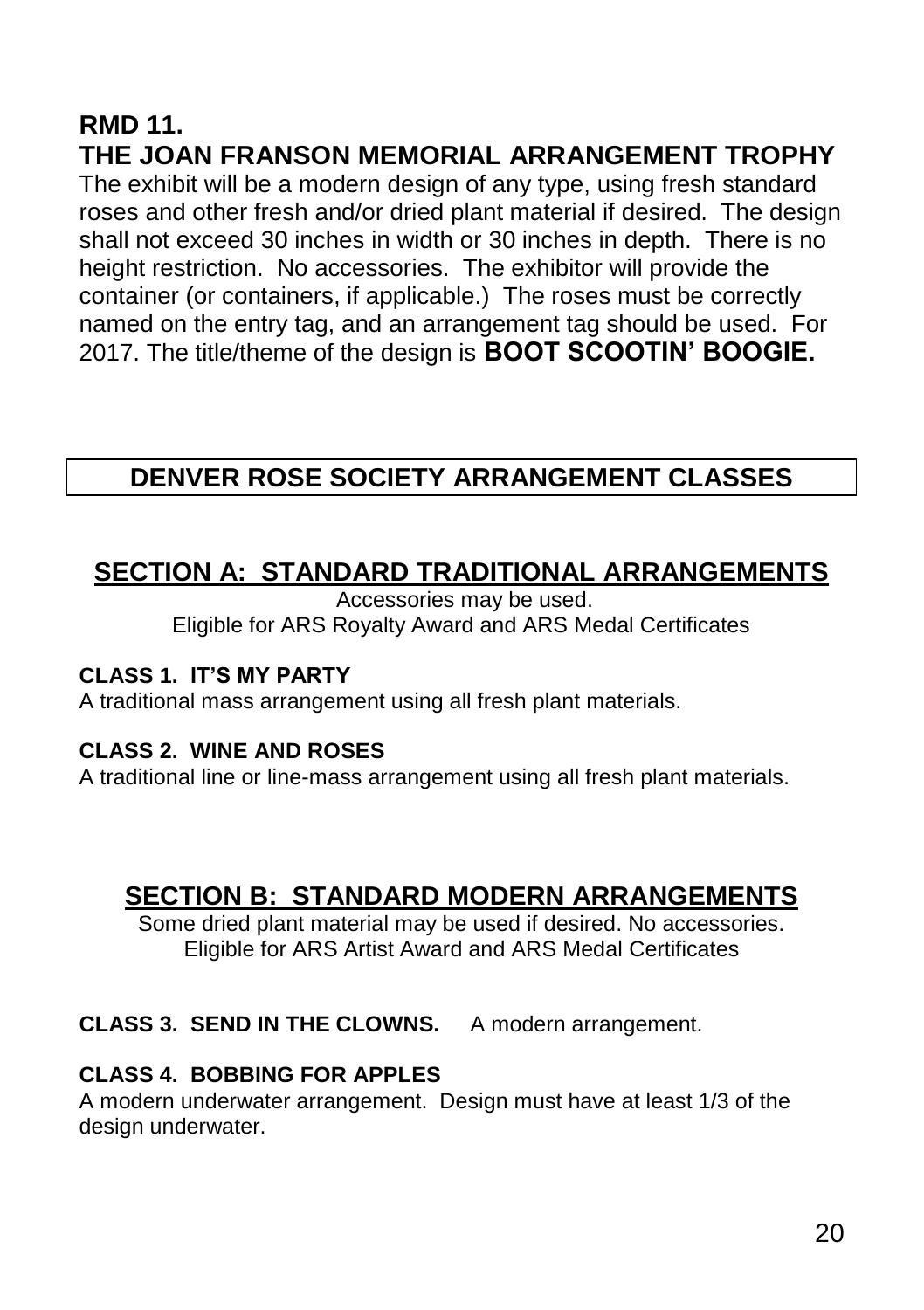## **SECTION C: STANDARD ARRANGEMENTS IN THE ORIENTAL MANNER**

Accessories may be used. Some dried material may be used. Eligible for the ARS Oriental Award and ARS Medal Certificates

#### **CLASS 5. FIZZY PUNCH**

An arrangement in the Oriental manner using fresh roses in a **low** container and showing water.

#### **CLASS 6. BLOWING OUT CANDLES**

An arrangement in the Oriental manner with fresh roses using a **tall** container.

#### **CLASS 7. SURPRISE!**

A free style arrangement in the Oriental manner with fresh roses.

## **SECTION D: STANDARD PRINCESS OF ARRANGEMENTS**

Eligible for ARS Princess of Arrangements Award and ARS Medal Certificates

#### **CLASS 8. FOREVER YOUNG**

An arrangement using only fresh roses and fresh rose foliage, rose hips, rose canes, and/or rose roots. Type of design (traditional, modern or oriental) must be listed on entry tag. No accessories permitted.

## **SECTION E: STANDARD DUCHESS OF ARRANGEMENTS**

Eligible for ARS Duchess of Arrangements Award and ARS Medal Certificates

#### **CLASS 9. FIREWORKS**

An arrangement using fresh roses with dried and/or treated plant material. Type of design (traditional, modern or oriental) must be listed on entry tag. No accessories permitted.

## **SECTION F: DUKE OF ARRANGEMENTS**

Eligible for ARS Duke of Arrangements Award and ARS Medal Certificates

### **CLASS 10. FOR HE'S A JOLLY GOOD FELLOW**

An arrangement over 10 inches, but not to exceed 20 inches in height, width and depth. Any type (standard, miniature, shrub, OGR, etc.) of fresh rose may be used. Type of design (traditional, modern or oriental) must be listed on entry tag. No accessories permitted.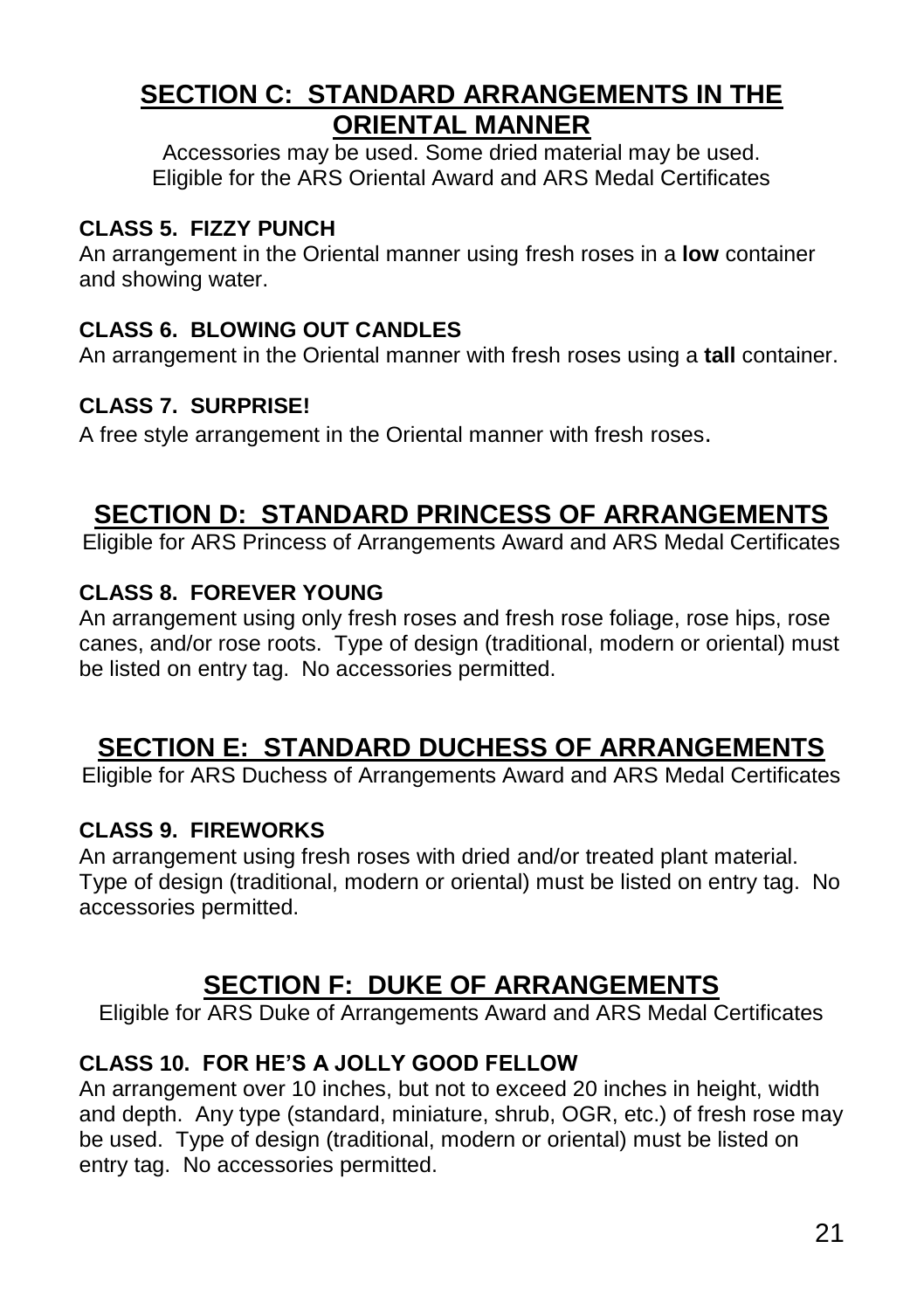## **SECTION G: STANDARD TABLE ARRANGEMENT**

Eligible for ARS Court of Etiquette Award and ARS Medal Certificates

### **CLASS 11. CAKE AND ICE CREAM**

A functional tray appropriate for serving cake and ice cream not to exceed 24 inches wide incorporating a design proportional to the tray. No flatware permitted.

## **SECTION H: MINIATURE TRADITIONAL ARRANGEMENTS**

Eligible for ARS Miniature Royalty Award and ARS Miniature Medal **Certificates** 

#### **CLASS 12. GIFT BOX**

A mass arrangement greater than 5" but not to exceed 10" in height, width or depth, using fresh miniature and/or miniflora roses and other fresh plant material.

#### **CLASS 13. TINY BUBBLES**

A line or line-mass arrangement not to exceed 6" in height, width, or depth, using fresh miniature and/or miniflora roses and other fresh plant material.

## **SECTION J: MINIATURE MODERN ARRANGEMENTS**

Eligible for ARS Miniature Artist Award and ARS Miniature Medal Certificates

### **CLASS 14. JUMP FOR JOY**

A modern arrangement greater than 5" but not to exceed 10" in height, width or depth, using fresh miniature and/or miniflora roses and other fresh or dried plant material.

#### **CLASS 15. PIÑATA**

A hanging modern arrangement greater than 5" but not to exceed 10" in height, width or depth, using fresh miniature and/or miniflora roses and other fresh or dried plant material.

## **SECTION K: MINIATURE ARRANGEMENT IN THE ORIENTAL MANNER**

Accessories may be used. Some dried material may be used. Eligible for ARS Miniature Oriental Award and ARS Miniature Medal **Certificates**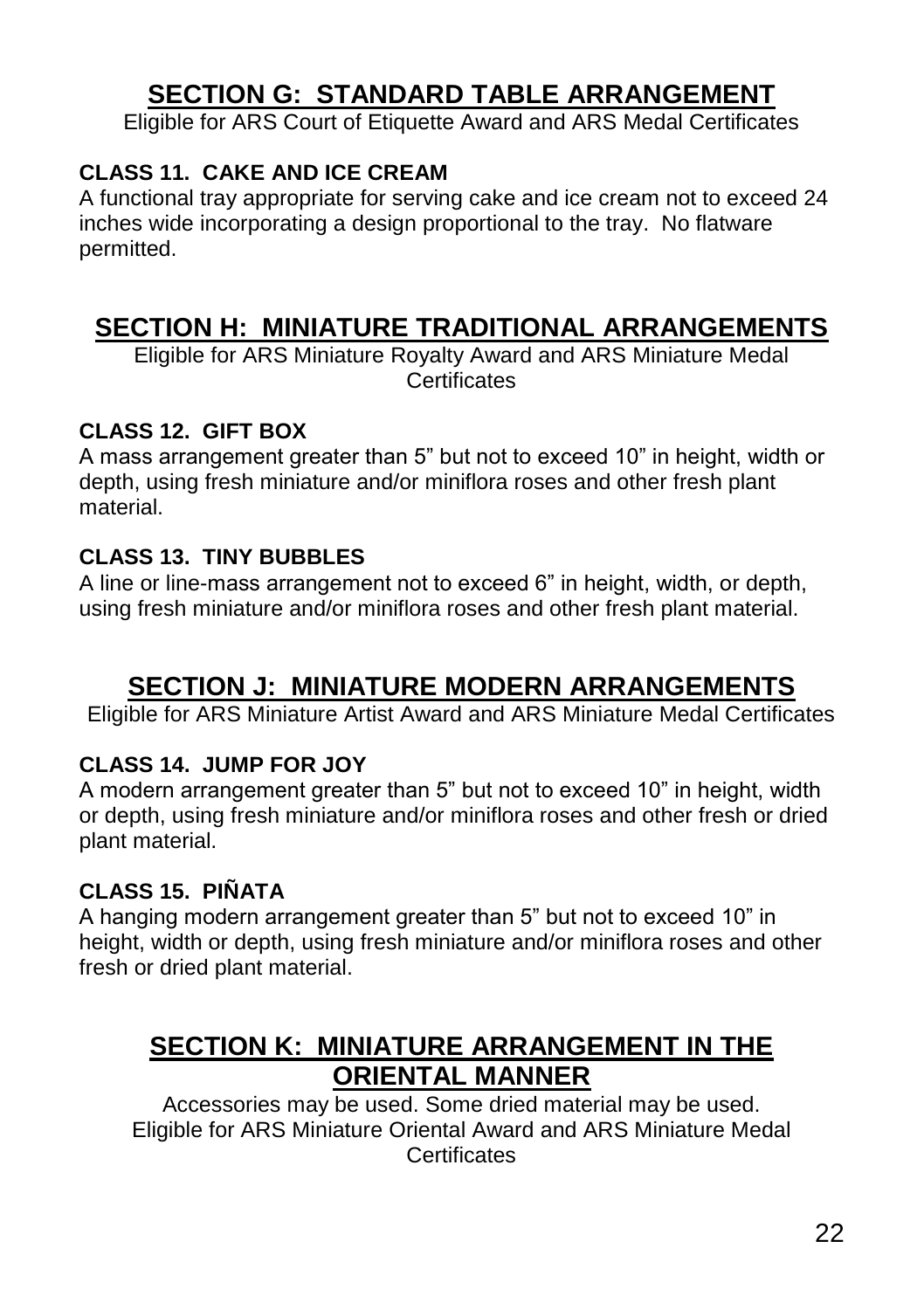#### **CLASS 16. PARTY LIGHTS**

An arrangement in the Oriental manner using a low container and showing water, not to exceed 10" in height, width or depth, using fresh miniature and/or miniflora roses and other fresh plant material.

## **SECTION L: MINIATURE DUCHESS OF ARRANGEMENTS**

Eligible for ARS Miniature Duchess Award and ARS Miniature Medal **Certificates** 

#### **CLASS 17. MAKE A WISH**

A miniature design not to exceed 8" in height, width or depth, using fresh miniature and/or miniflora roses with dried/treated plant material only. Type of design (traditional, modern or oriental) must be listed on entry tag. No accessories permitted.

## **SECTION M: MINIATURE TABLE ARRANGEMENT**

Eligible for ARS Miniature Court of Etiquette Award and ARS Miniature Medal **Certificates** 

#### **CLASS 18. TEA PARTY**

A functional tea tray for two, not exceeding 10" in any dimension including the tray, incorporating a design proportional to the tray. No flatware permitted.

## **SECTION N: NOVICE ARRANGEMENTS**

Open to arrangers who have not won an award in the arrangement division of an ARS rose show.

Eligible for the ARS Novice Award and ARS Medal Certificates

#### **CLASS 19. CELEBRATION TIME**

Standard arrangement with no design or material restrictions. Arranger may choose type of design. Type of design (traditional, modern or oriental) should be listed on entry tag. Accessories permitted.

#### **CLASS 20. SWEET SIXTEEN**

Miniature arrangement not to exceed 10 inches in height, width or depth. No design or material restrictions. Arranger may choose type of design. Type of design (traditional, modern or oriental) should be listed on entry tag. Accessories permitted.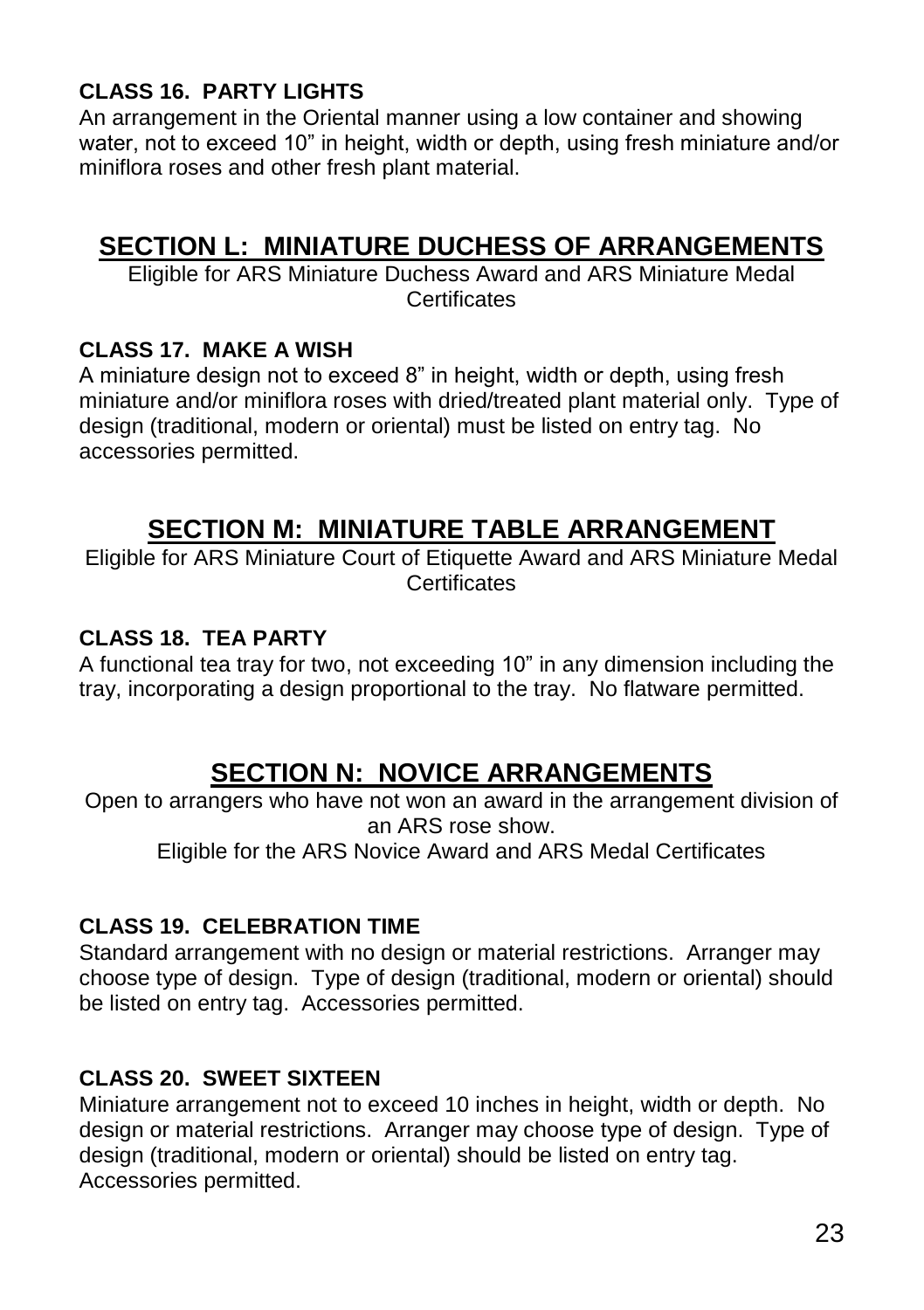## **SECTION O: MINIATURE KEEPSAKE ARRANGEMENT**

Eligible for ARS Miniature Keepsake Award

#### **CLASS 21. PARTY FAVORS**

A miniature design not to exceed 8" in height, width or depth, using dried miniature and/or miniflora roses and other dried/treated plant material only. Arranger's choice of design.

## **SECTION P: ROSECRAFT**

Eligible for ARS Rosecraft Award

#### **CLASS 22. ROSY MEMORIES**

A decorative picture frame, plaque, wreath or wall hanging with dried roses (standard or miniature) and other dried/treated plant materials only.

## **SECTION Q: JUDGES ARRANGEMENTS**

Open to ARS arrangement and apprentice arrangement judges who are judging this show.

#### **Both classes are eligible for the ARS Best Judges Award**

#### **CLASS 23. POP THE CORK**

Standard arrangement with no design or material restrictions. Arranger may choose type of design. Type of design (traditional, modern or oriental) must be listed on entry tag. Accessories permitted.

#### **CLASS 24. CONFETTI SHOWER**

Miniature arrangement not to exceed 10 inches in height, width or depth. No design or material restrictions. Arranger may choose type of design. Type of design (traditional, modern or oriental) must be listed on entry tag. Accessories permitted.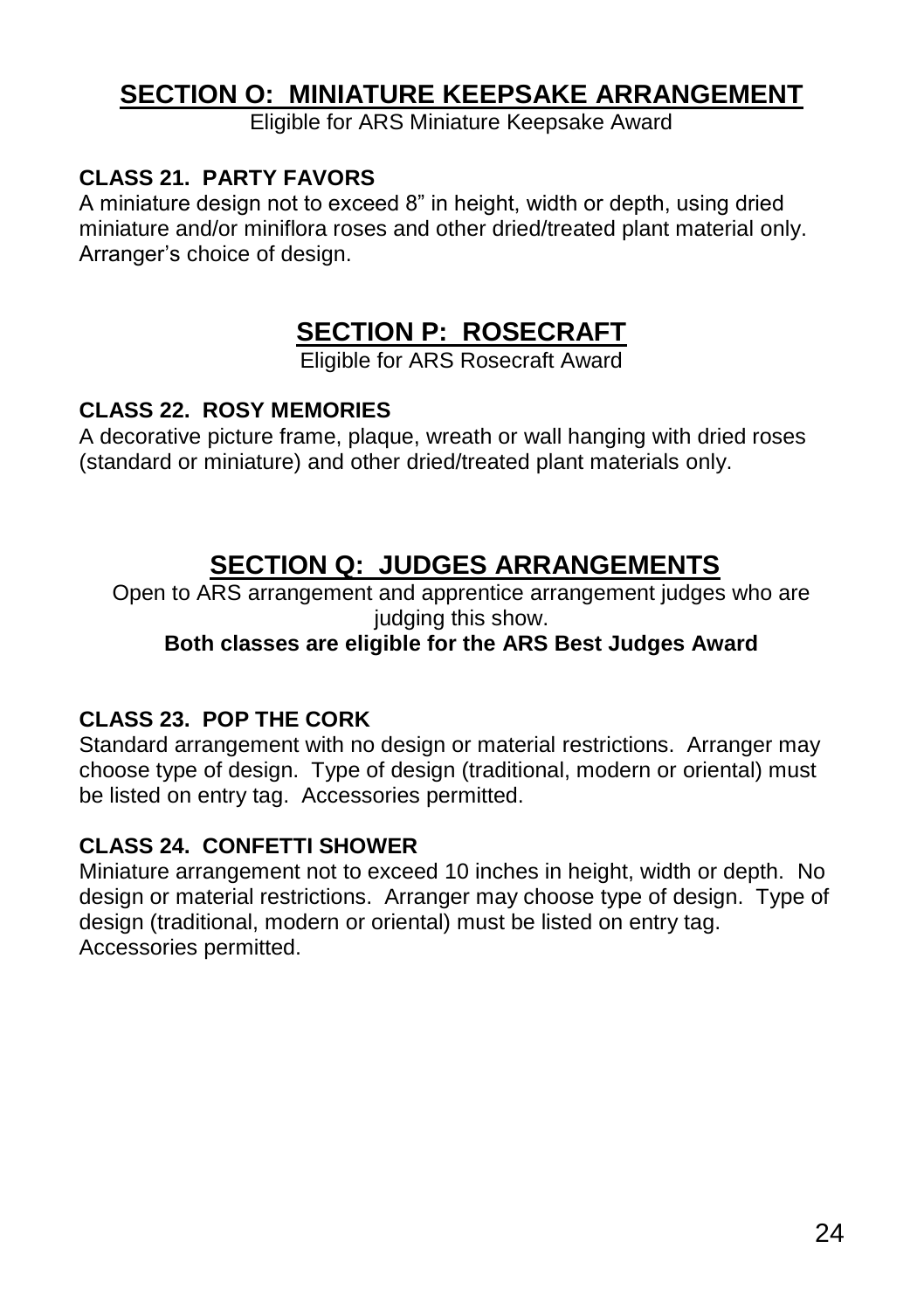## **SCORECARD FOR ARTISTIC DESIGNS**

#### **CONFORMANCE:** 5 points are assigned per category for a total of 15 Points.

The roses in the design must be correctly named.

The design must conform to the type of design required in the class. The design should conform to the theme of the class and to other specific requirements of the schedule.

#### **USE OF DESIGN PRINCIPLES:** 5 points are assigned per principle for a total of 30 points.

These six design principles are Balance, Contrast, Dominance, Proportion, Rhythm and Scale.

1. Balance – Both physical and visual stability should be evident. Balance should be featured front to back, side to side, top to bottom, and may be either symmetrical or asymmetrical. Balance should be achieved within the design as well as the outline. 2. Dominance – The stronger effect of one or more of the elements in a design. Dominance is observed in color, shape, forms, etc. Roses must be the dominate flower. 3. Contrast – The use of unlike qualities or elements to emphasize difference. Contrast is achieved by the use of color, shapes, and texture in any or all components. 4. Rhythm – A visual path through a design. Rhythm may be achieved through repetition of colors, shapes and sizes to unify the whole.

5. Proportion – A visually pleasing relationship of the amount of plant material to the container and the arrangement to the allowed space. Plant material other than roses should not be dominant. The size of an accessory should complement, and should not dominate

6. Scale – The visual size relationship of each part of a design to each other part. Attention should be given to the size of an arrangement to its allowed space. The arrangement must be confined to the allowed space. The size of an accessory if used should complement and should not dominate.

#### **PERFECTION OF THE ROSES USED:** 30 points.

The roses in the design should be in peak condition, with good substance and fresh foliage.

Other plant materials used in the design should be in good condition.

#### **CREATIVITY AND EXPRESSIVNESS USED IN THE DESIGN:** 15 points.

The design should demonstrate imaginative and creative handling of materials.

#### **THE DISTINCTION AND UNIQUENESS OF THE DESIGN:** 10 points.

The design demonstrates superior technical execution and construction.

All of the principles design work together effectively as a whole. The design shows marked originality; it is a notch above common for its type.

The area around the design should be clean.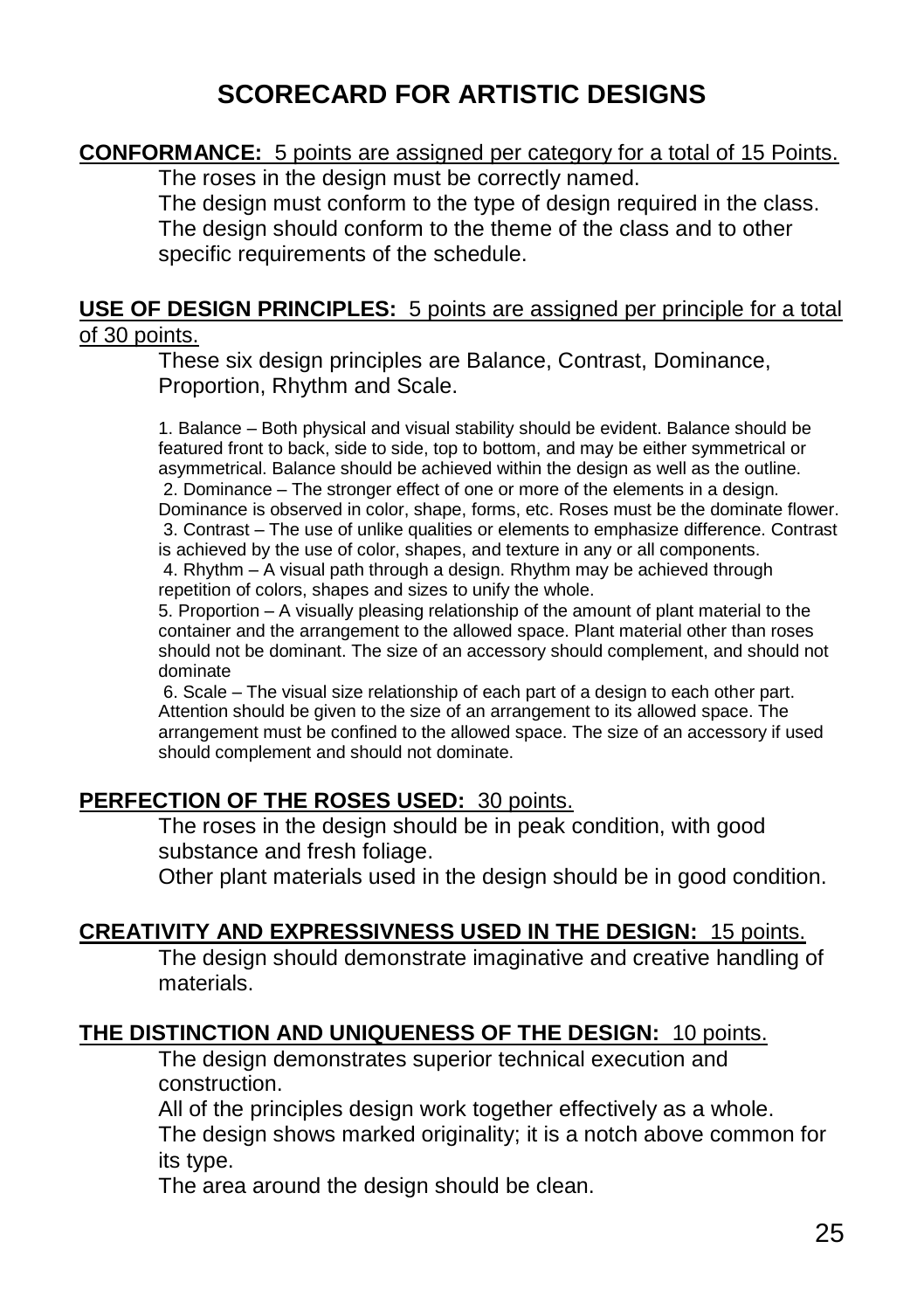## **DIVISION II: RULES FOR DESIGN EXHIBITORS**

All arrangers must make reservations for their designs by 8:00 p.m. Thursday, June 15th, 2017. Contact Collette Morton at [collettemorton@yahoo.com](mailto:collettemorton@yahoo.com) or 720-402-8801. Failure to do so results in inconvenience for other arrangers, who may have to move their designs to accommodate you, and/or may mean there is no space available for your design. Designs will be placed by the arranger between 7:00 and 9:30 a.m. on June 18 th 2017. All entries and awards must remain in place until 4:00 p.m. on that date.

1. General rules of the show in the horticulture schedule shall apply to the design entries where applicable. By entering this show given under American Rose Society rules, exhibitors agree to abide by those rules.

2. The Arrangements Division will be judged in accordance with the current Guidelines for Judging Rose Arrangements, published by the American Rose Society, and available at www.rose.org. The decisions of the judges are final.

3. All designs must be the original work of the arranger.

4. All classes are open to all arrangers except the novice, junior and judges' classes.

5. Only one entry per exhibitor is permitted in each class. More than one exhibitor from the same garden may enter the same class

6. Designs will be judged in the class in which they are placed. It is the responsibility of the arranger to ensure correct placement.

7. Only the arranger may touch or move a design. If a design must be moved, and all efforts to locate the arranger have failed, the Arrangements Chair may carefully move it.

8. All roses used in the design should be correctly identified with their approved ARS Exhibition Names on the entry tag or an accompanying 3"x5" card, with penalization incurred for unnamed or misnamed roses, relative to the number of roses involved. An accredited ARS judge will verify the varieties used. Entry tags must be completed in full.

9. Only those arrangements using arranger-grown, fresh roses are eligible to receive American Rose Society Medal Certificates. Entry tags shall be marked "ARRANGER-GROWN" or "AG" on the upper part of the entry tag if the roses used in the arrangement were grown by the exhibitor.

10. A 3"x5" card with a brief interpretation of the design as it relates to the class title may be placed with the design, but is not a necessity.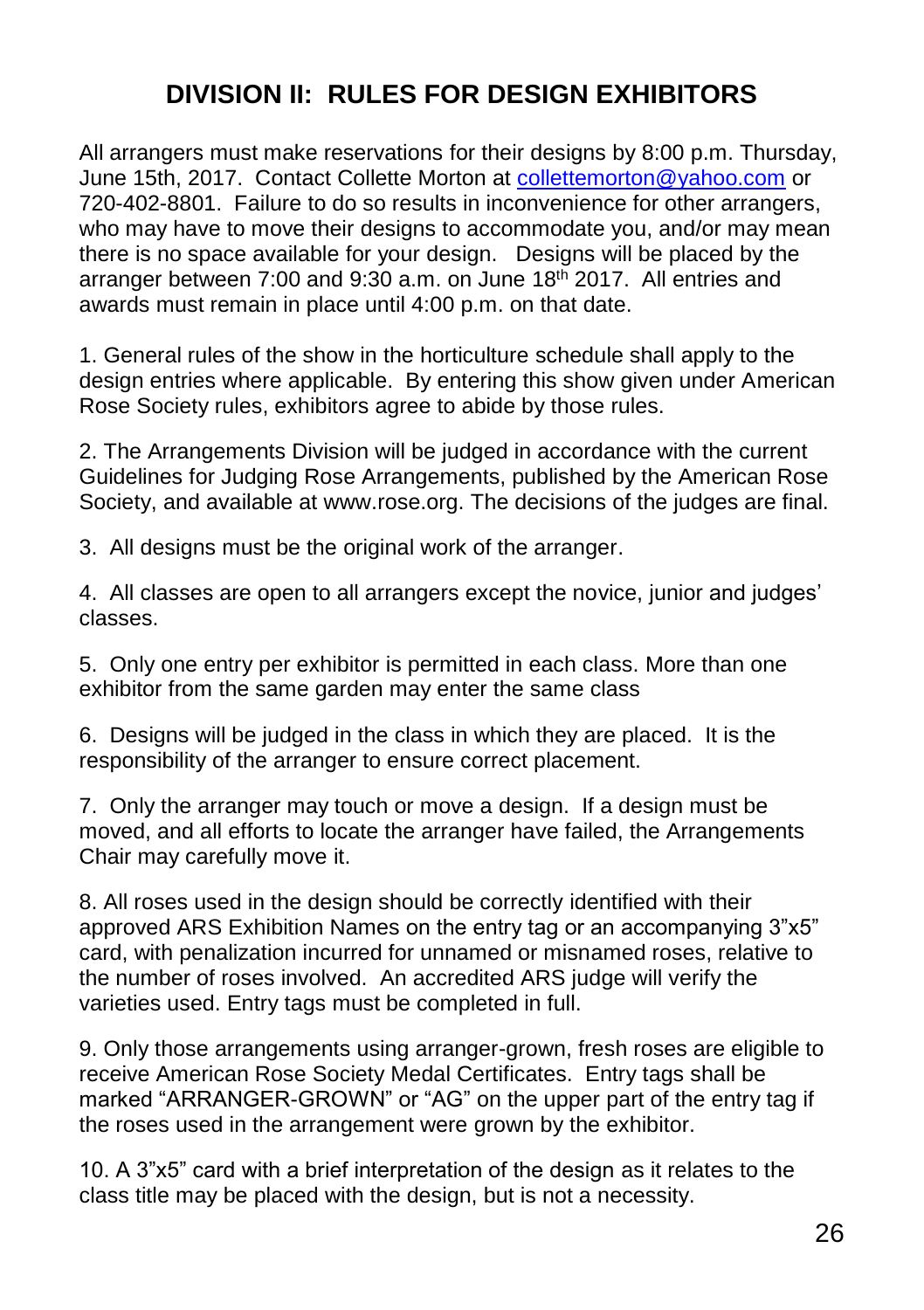11. All roses must be outdoor, garden grown roses and be of high quality. The use of commercially grown roses will cause a design to be disqualified. Other fresh plant material may be outdoor grown or purchased. Other flowers may be used, except as specified by the schedule, but roses must be the dominant flower interest in an arrangement.

12. Dried or contrived plant material, decorative wood, exhibitor-furnished backgrounds, underlays, and accessories are permitted in a design except where prohibited by the schedule.

13. No treated or painted fresh plant material is permitted in a design, and the use of artificial plant material will cause a design to be disqualified.

14. No flower appearing on Colorado's conservation list may be used in any design. Use of the American flag or the flag of any other country is not permitted in any design. Use of live creatures is also not permitted.

15. Only roses classed as miniature or miniflora roses by the ARS may be used (in addition to other material as desired) in the section for miniature and miniflora designs if permitted by the schedule. Miniflora roses are not permitted in the RMD Geraldine Boller Memorial class.

16. The size of a design using miniature and/or miniflora roses will be based on a cube, using height, width, and depth as the dimensions to be measured, as specified by the schedule. Underlays and backgrounds MUST be within the size limit of the class, as determined by the schedule. Miniature/miniflora designs may be placed on raised bases provided by the show committee; the bases will not be considered as part of the arrangement.

17. Standard designs may be no more than 30" wide and 30" deep unless otherwise noted in the schedule. There is no restriction on the height of standard designs, with the following exception: the Duke class has a limit of 20 inches in any dimension.

18. If possible, standard designs will be placed in front of a neutral wall or on an open table. The exhibitor has the option of providing a background of his or her choice. Care should be taken that the background does not impinge on another exhibitor's allotted space.

19. A novice shall be defined as anyone who has not received an award in the design division of an ARS rose show.

20. A junior shall be defined as anyone 18 years of age or under.

21. Blue ribbon winners must score 90 points or higher. To be eligible for American Rose Society awards, arrangements must score no less than 92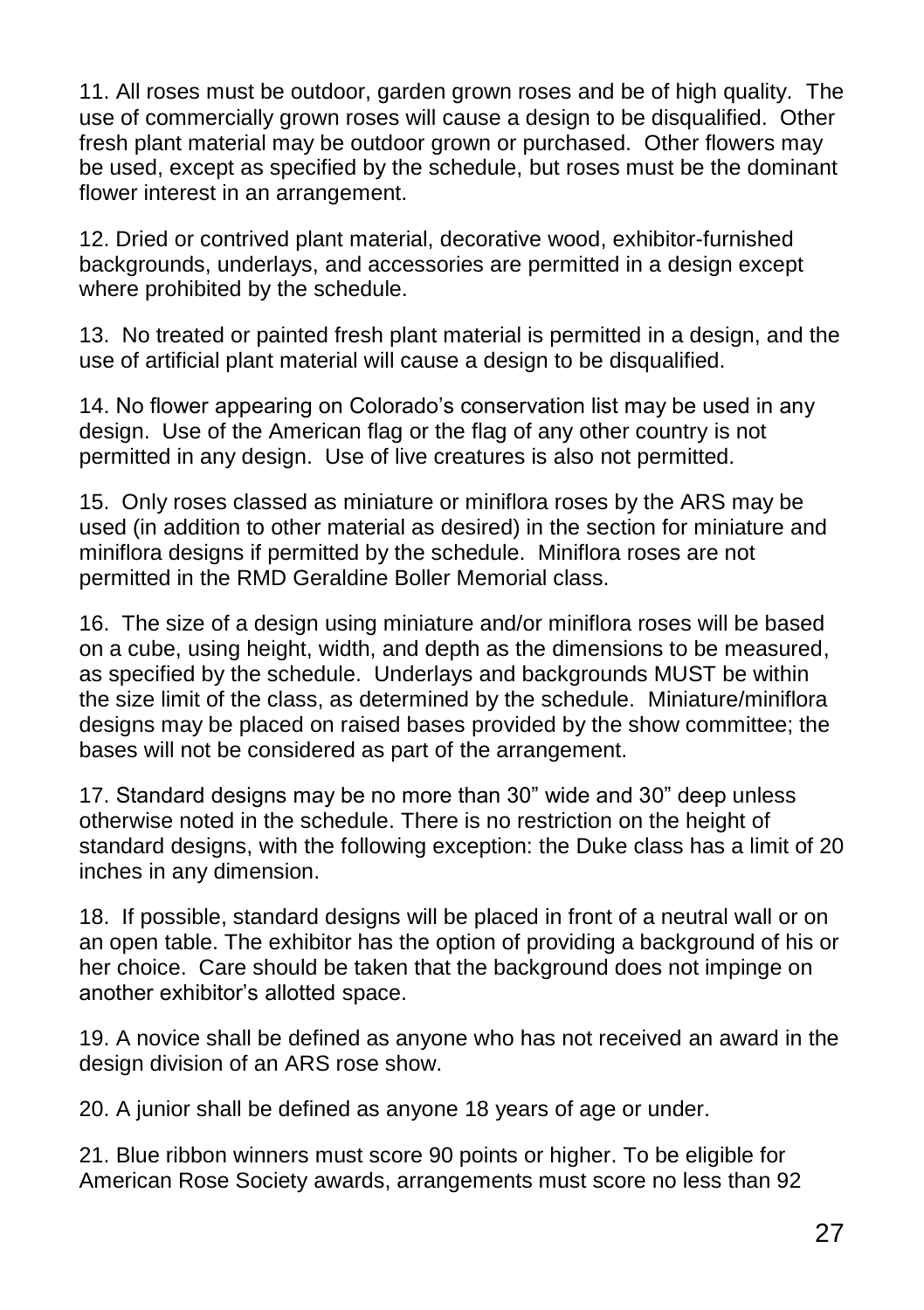points. Only blue ribbon winners are eligible for American Rose Society certificates.

22. Arrangers' names should be placed on the bottoms of vases, containers, etc. All reasonable caution and care will be taken, but the show committee, the Denver Rose Society and Denver Botanic Gardens will not be responsible for loss of or damage to property. The exhibitor assumes all liability.

### **There are only two causes for disqualification of an arrangement:**

1. The roses were not grown outdoors, for example, using roses from a florist.

2. Using any type of artificial material in an arrangement, for example, silk or plastic leaves.

Any designer entering an arrangement in the show for the first time will receive a thank you gift bag. Such entries can be made in any class (not just novice classes) excluding the judges class.

#### **TO SHOW YOUR ROSES AT THEIR BEST, MAKE SURE YOUR VASES OR CONTAINERS HAVE AMPLE WATER.**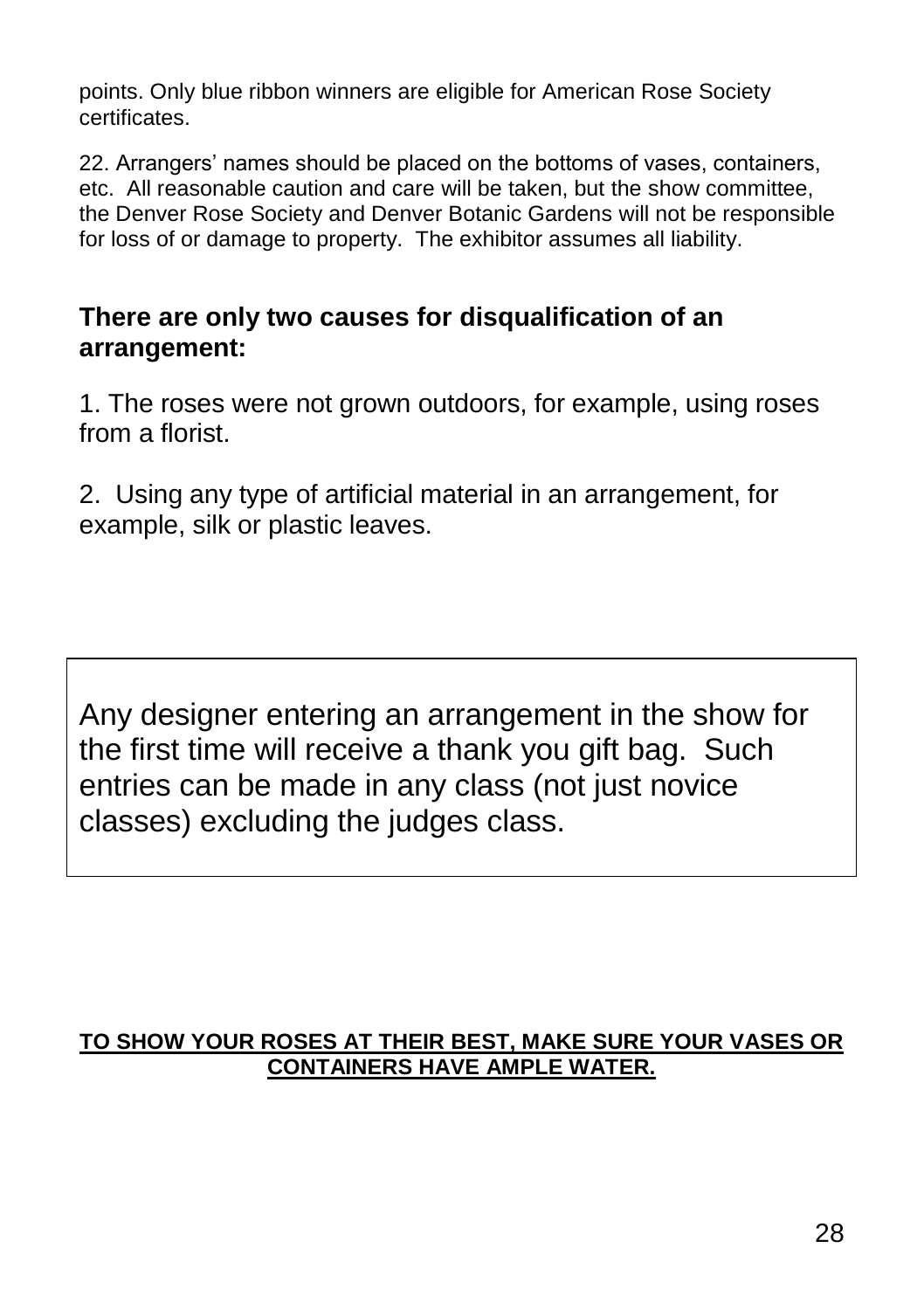## BIRSTHDAY BASH! CELEBROATING 70 YEARS OF ROSES

## **DIVISION III: PHOTOGRAPHY**

**Denver Rose Society Best of Section Certificates** may be awarded for the best photograph in each section from A through J.

**American Rose Society Rosettes** may be awarded to the first, second and third place photographs chosen from the Best of Section winners in sections A through H, excluding the judges class.

**American Rose Society Medal Certificates** may be awarded to blue-ribbon photographs of roses grown by the photographer in Sections A through H. Mark entry cards PG for photographer-grown roses in the upper area of the card.

## **SECTION A: THE ROSE: ONE BLOOM**

**JUDGING CRITERIA:** The goal of the classes in this section is to show the best qualities of the rose, such as classic exhibition form, brilliant stamens, and true, rich color. The bloom should be composed well and be in focus; stems and foliage may be out of focus. If the rose can be identified, it is not necessary to see the entirety of the bloom/petals. Cropping is allowed and should not be penalized. Judges may refer to the ARS Guidelines for Judging Roses. Each photograph is eligible for first through fourth place ribbons. One photo selected from the blue-ribbon winners in these two classes may be designated as **Best of Section**.

**CLASS 1. One Bloom** at its most perfect exhibition form: hybrid tea, grandiflora, floribunda, miniflora, or miniature, excluding blooms with four to eight petals. No side buds.

**CLASS 2. One Open Bloom** of any type of rose, with stamens showing: any variety of rose including those with four to eight petals. No side buds.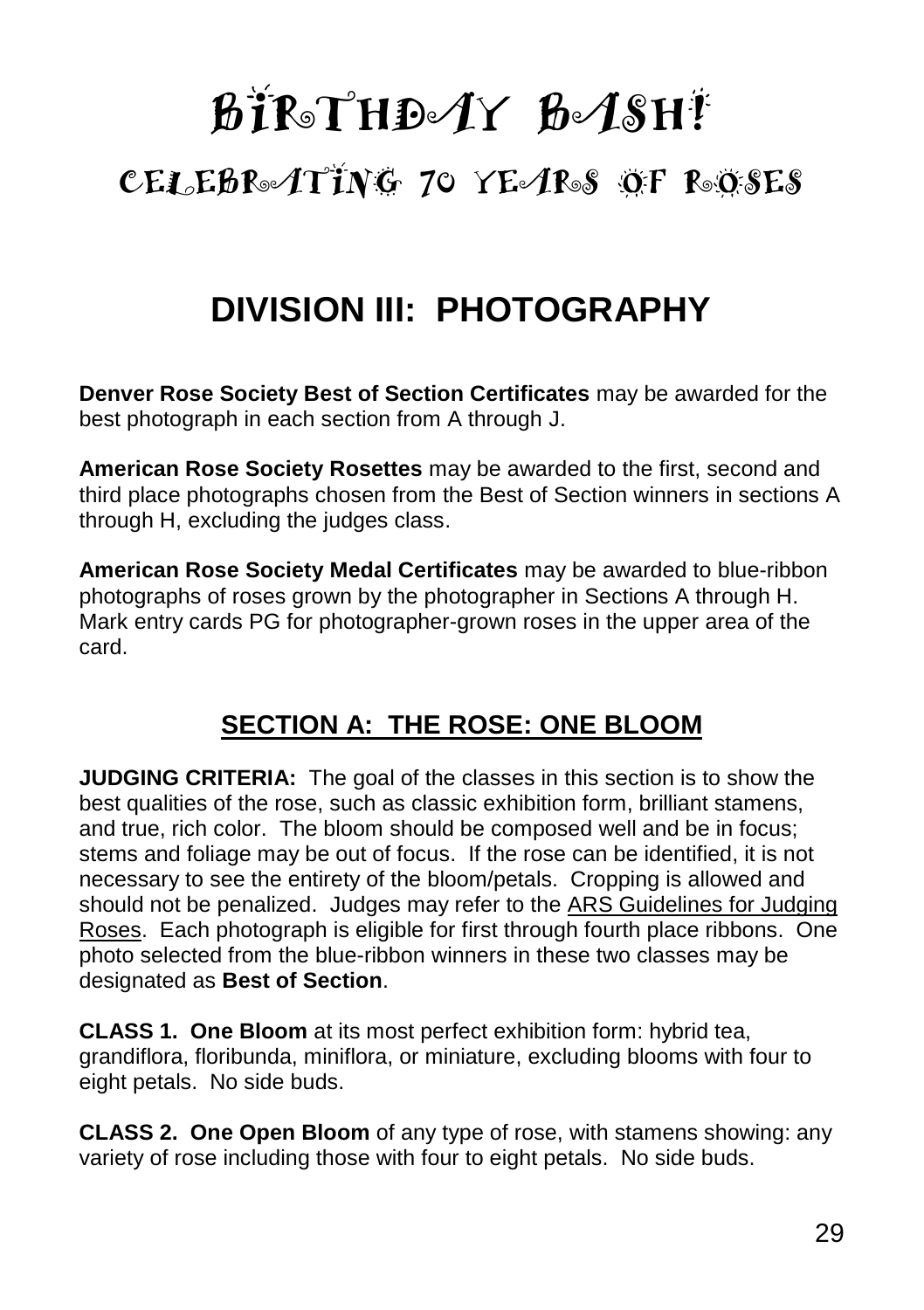## **SECTION B: THE ROSE: MULTIPLES**

**JUDGING CRITERIA:** The goal of this class is to show the best qualities of a rose spray or a rose bloom with buds. Emphasis should be on the blooms. The blooms should be composed well and be in focus; stems and foliage may be out of focus. If the rose can be identified, it is not necessary to see the entirety of the blooms/petals. Cropping is allowed and should not be penalized. Judges may refer to the ARS Guidelines for Judging Roses. Each photograph is eligible for first through fourth place ribbons. One photo selected from the blue-ribbon winners may be designated as **Best of Section**.

**CLASS 3. Multiples:** two or more blooms of any type of rose, or one bloom with side buds.

## **SECTION C: THE ROSE: MISCELLANEOUS**

**JUDGING CRITERIA:** The goal of this class is to show the best qualities of roses plants or rose parts, such as voluminous bloom, sharply focused stamens, and true hip color. The subject should be composed well and be in focus; stems and foliage may be out of focus. If the rose can be identified, it is not necessary to see the entirety of the plant. Cropping is allowed and should not be penalized. Judges may refer to the ARS Guidelines for Judging Roses. Each photograph is eligible for first through fourth place ribbons. One photo selected from the blue-ribbon winners may be designated as **Best of Section**.

**CLASS 4**. **Miscellaneous:** rose hips or roses with hips, roses with insects or other small animal life (the rose or roses must predominate), massed roses such as a climber on a trellis, a rose bush with companion plants showing.

## **SECTION D: THE ROSE GARDEN**

**JUDGING CRITERIA:** The goal here is to show the best qualities of roses within a garden setting, while depicting the character, design and elements of a private or public garden. Other plants and objects may be included, but roses should predominate. Photographs should highlight the use of roses within the structure of the garden. Each photograph is eligible for first through fourth place ribbons. One photo selected from the blue-ribbon winners in these two classes may be designated as **Best of Section**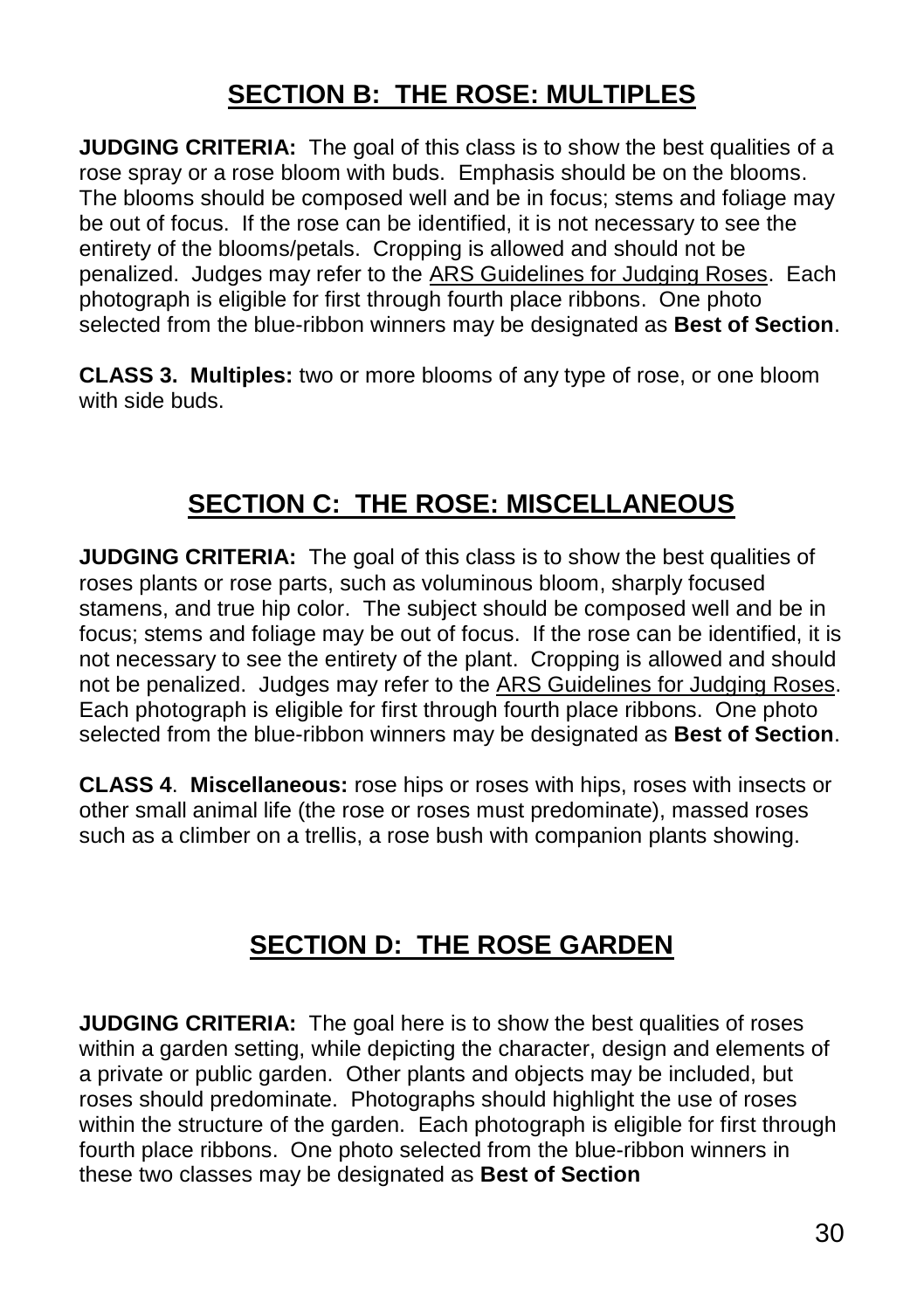**CLASS 5. Private Garden:** Owner need not be identified unless they have so specified.

**CLASS 6. Public Garden:** Public gardens should be named on the entry tag. (See Scorecard regarding conformance.)

## **SECTION E: ROSE ART**

**JUDGING CRITERIA:** The photograph should evoke a sense of originality, a new or different way of imagining a rose or roses with the mind's eye. This may include electronic processes used to alter the original image such as filtering, merging, cropping, cloning, shadowing, blurring, painting, texturizing, layering, etc. Each photograph in the section is eligible for first through fourth place ribbons. One photo selected from the blue-ribbon winners in these two classes may be designated as **Best of Section**.

**CLASS 7. Realistic Rose Art:** A photograph showing an altered reality in the form or components of a rose or any portion thereof, in which a portion of the rose or even the specific variety of the rose remains evident to the viewer.

**CLASS 8. Abstract Rose Art:** A photograph showing a non-objective, altered reality in the form or components of a rose, rose plant or rose hips or any portion of these. The specific variety of the rose or portions of the rose will not be readily apparent to the viewer.

## **SECTION F: THE ROSE ARRANGEMENT**

**JUDGING CRITERIA:** The goal here is to show the best qualities of any type of rose arrangement and the roses within the arrangement. The arranger, if different from the photographer, shall be credited. (See Scorecard regarding conformance.) Judges may refer to the ARS Guidelines for Judging Rose Arrangements. Each photograph is eligible for first through fourth place ribbons. One photo selected from the blue-ribbon winners may be designated as **Best of Section**.

**CLASS 9. Any Traditional, Modern or Oriental Manner Design.**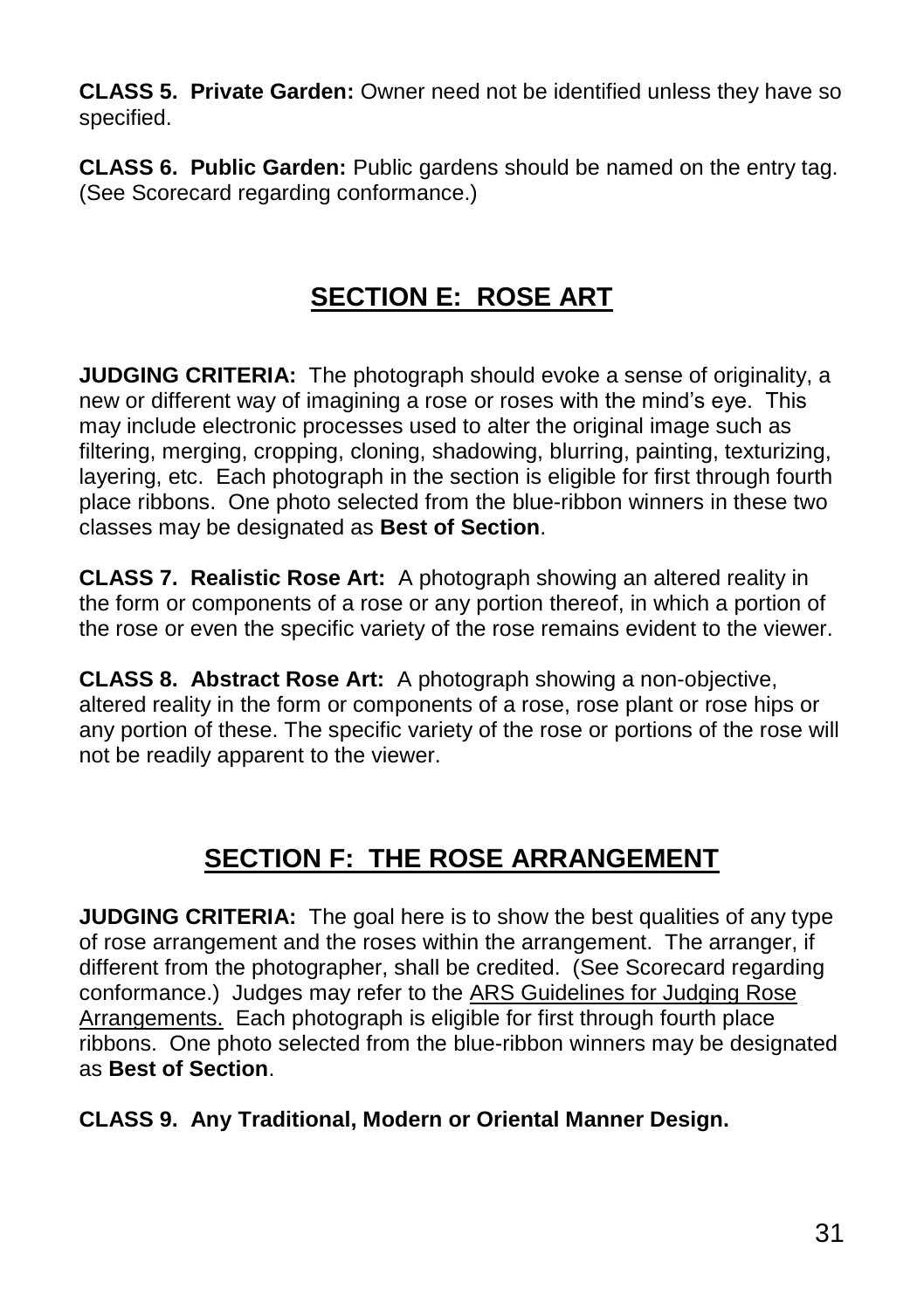## **SECTION G: NOVICE CLASS**

**CLASS 10. Any Rose Subject.** The Novice Class is for entrants who have not received a first-place blue-ribbon photography award in a judged rose show. Novices may choose to enter the Novice Class or any of the other classes (except Judges) but not both. Novices need not mount or mat their photos, although this is encouraged. Novices who enter this class may also enter class RMD 12, subject to its rules. Each photograph in the section is eligible for first through fourth place ribbons. One photo selected from the blue-ribbon winners may be designated as **Best of Section**.

## **SECTION H: JUNIOR CLASS**

**CLASS 11. Any Rose Subject.** The Junior Class is for entrants 18 years of age and under. Exhibitors may enter **either** the Junior Class or any of the other classes (except Novices and Judges) **but not both.** Juniors need not mount or mat their photos, although this is encouraged. Juniors who enter this class may also enter class RMD 12, subject to its rules. Each photograph in the section is eligible for first through fourth place ribbons. One photo selected from the blue-ribbon winners may be designated as **Best of Section**.

## **SECTION J: JUDGES CLASS**

**CLASS 12. Any Rose Subject.** Photography judges judging this show and their immediate families shall enter this section, which will be judged by other judges present. Each photograph is eligible for first through fourth place ribbons. One photo selected from the blue-ribbon winners will be designated as **Best of Section.** The Judges Best of Section award will not be eligible for higher awards.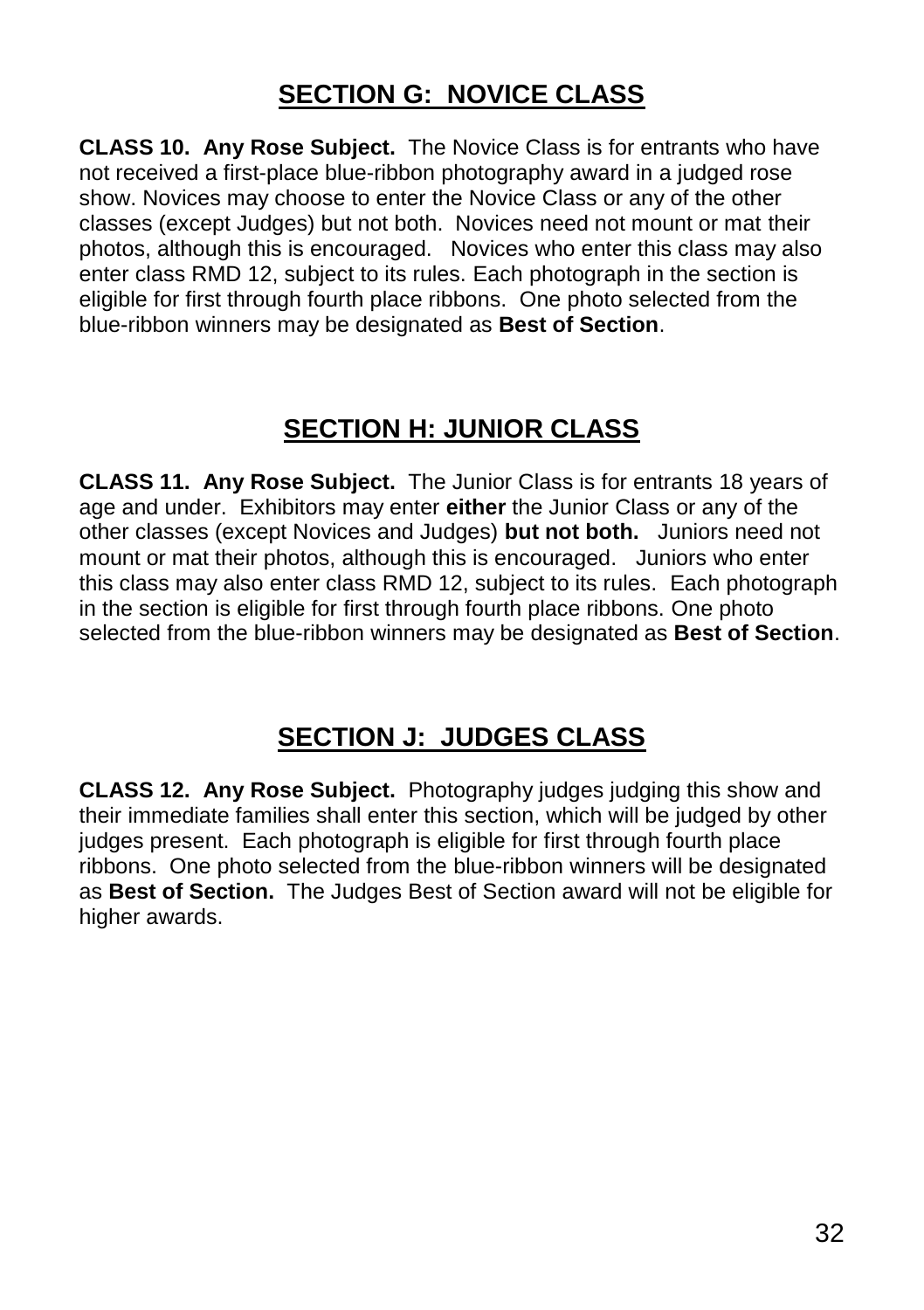## **DIVISON III**

## **RULES FOR ROSE SHOW PHOTOGRAPHY EXHIBITORS**

#### **THE ROCKY MOUNTAIN DISTRICT OF THE AMERICAN ROSE SOCIETY**

**Entries will be accepted from 8:00 until 9:30 a.m. Sunday, June 18. No roses or awards may be removed from exhibition until after the awards ceremony at the close of the show.**

1. Exhibitors need not be members of any rose society. However, the Kirkley Memorial Rocky Mountain Division class requires ARS membership and residency in the Rocky Mountain District.

2. Each photograph must be the work of a single exhibitor or team.

3. Exhibitors may enter no more than two photographs of **different** subjects in any one class, and each photograph may not be entered more than once in the same show. **A photograph entered in more than one class will not be judged in any class.**

4. Previous winning photographs, defined as first place (blue ribbon) awards in any Rocky Mountain District or local rose show, may not be entered again in another show within the district.

5. First, second, third and fourth place awards or no award may be given to any photograph entered in a class. (That is, multiple first through fourth place ribbons may be awarded in each class at the discretion of the judges.) Certificates and rosettes may be awarded as specified in the show schedule.

6. The show committee will furnish entry tags that must be filled out completely by the exhibitor. **Nothing identifying the exhibitor should appear on the face of the photograph.** A name appearing on the face of the photograph will cause disqualification of the photograph from being judged. The entry card should be folded so that the name of the exhibitor does not appear, and the card should be placed to the immediate right of the photograph.

7. If the photographer has grown the roses in the photograph he or she should mark the entry card with an PG for photographer-grown at the top of the card. American Rose Society Medal Certificates may be awarded to blueribbon photographs of roses grown by the photographer.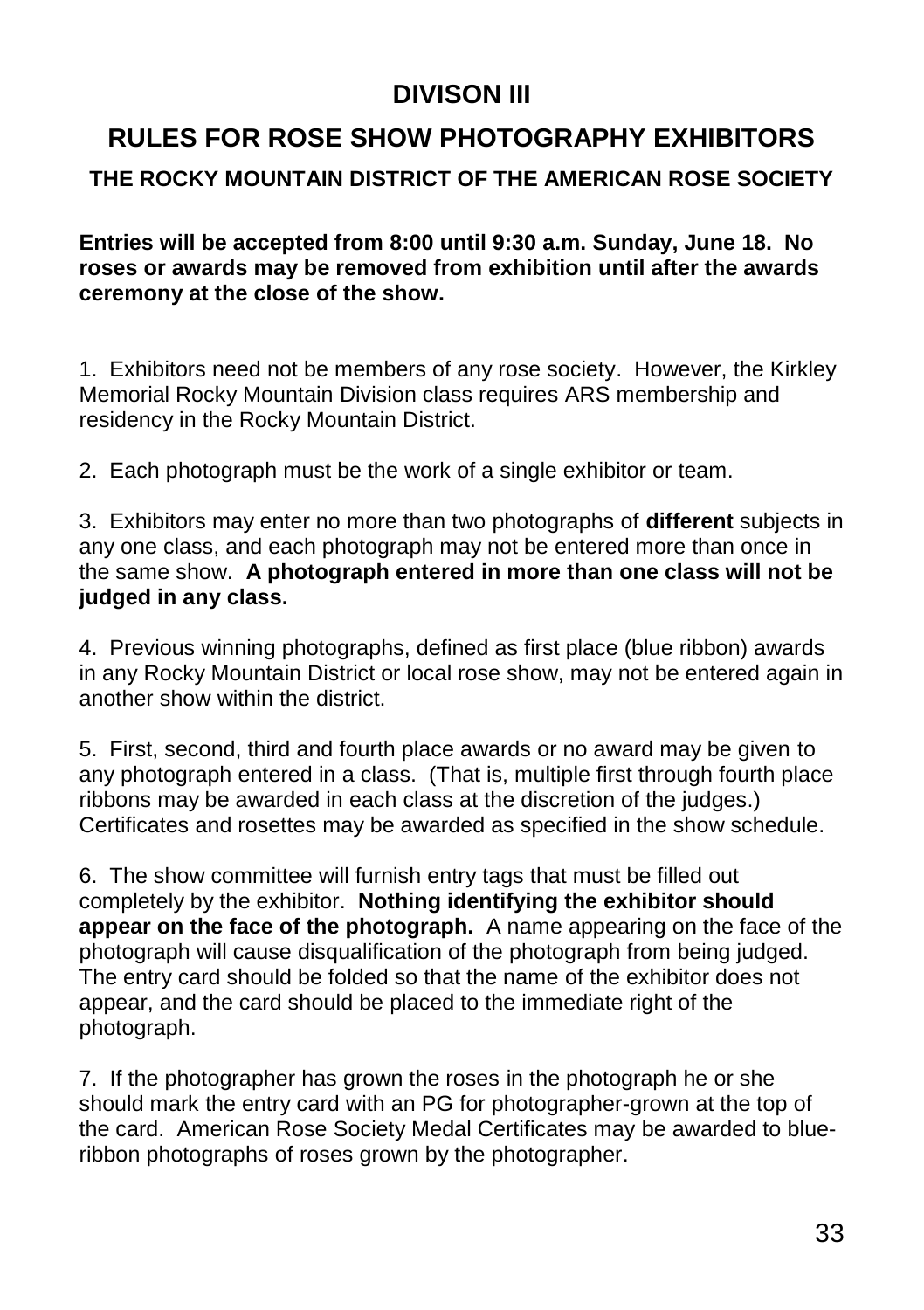8. Entries may be placed by the exhibitor with the understanding that the placement may be adjusted at the discretion of the show chair should space become a concern.

9. Exhibitors should exercise great care in the placement of their entries to make sure that their photographs are entered in appropriate classes. **A thorough reading of the photography schedule is necessary before entries are placed to avoid classification errors. Photographs will be judged in the classes in which they are placed.**

10. Those judging the photography division and their immediate family members should enter their photographs in the Judges Section only. **Those judging horticulture and arrangements may enter photographs in any section except judges.**

11. Judges shall be ARS Accredited Horticulture and/or Arrangement Judges. A professional photographer may be added to a team of three judges, two of whom must be ARS accredited. The show committee should make every effort to use judges with some expertise in photography.

12. The name of the rose(s) should appear on the entry card. If the variety is unknown to the photographer, "Unknown Variety" should be written in the name space, and the judges may determine if the lack of a name affects the score of the photograph. "Unknown Variety" will not disqualify a photograph.

13. Photographs will be displayed as may be described in the show schedule. The judges may ask a clerk to pick up a photo gently by its edges if it is necessary to view the photo adequately. Under no circumstances will a photo be handled in such a way as to disclose the name or identifying information of the exhibitor.

14. Photographs taken with digital equipment or film are equally welcome. Digital enhancements as well as darkroom enhancements are allowed.

15. Photographs may be in color or black and white or a combination of both color and black and white.

16. All photographs are to be mounted and matted, except in the Novice and Junior Classes. **An unmounted, un-matted photograph will not be accepted for judging or display.** The color of the mat is at the discretion of the exhibitor, but should complement, not compete with, the photograph.

17. The outside dimensions of the mat are to be no larger than 15" x 15". The orientation of the photograph may be either landscape or portrait.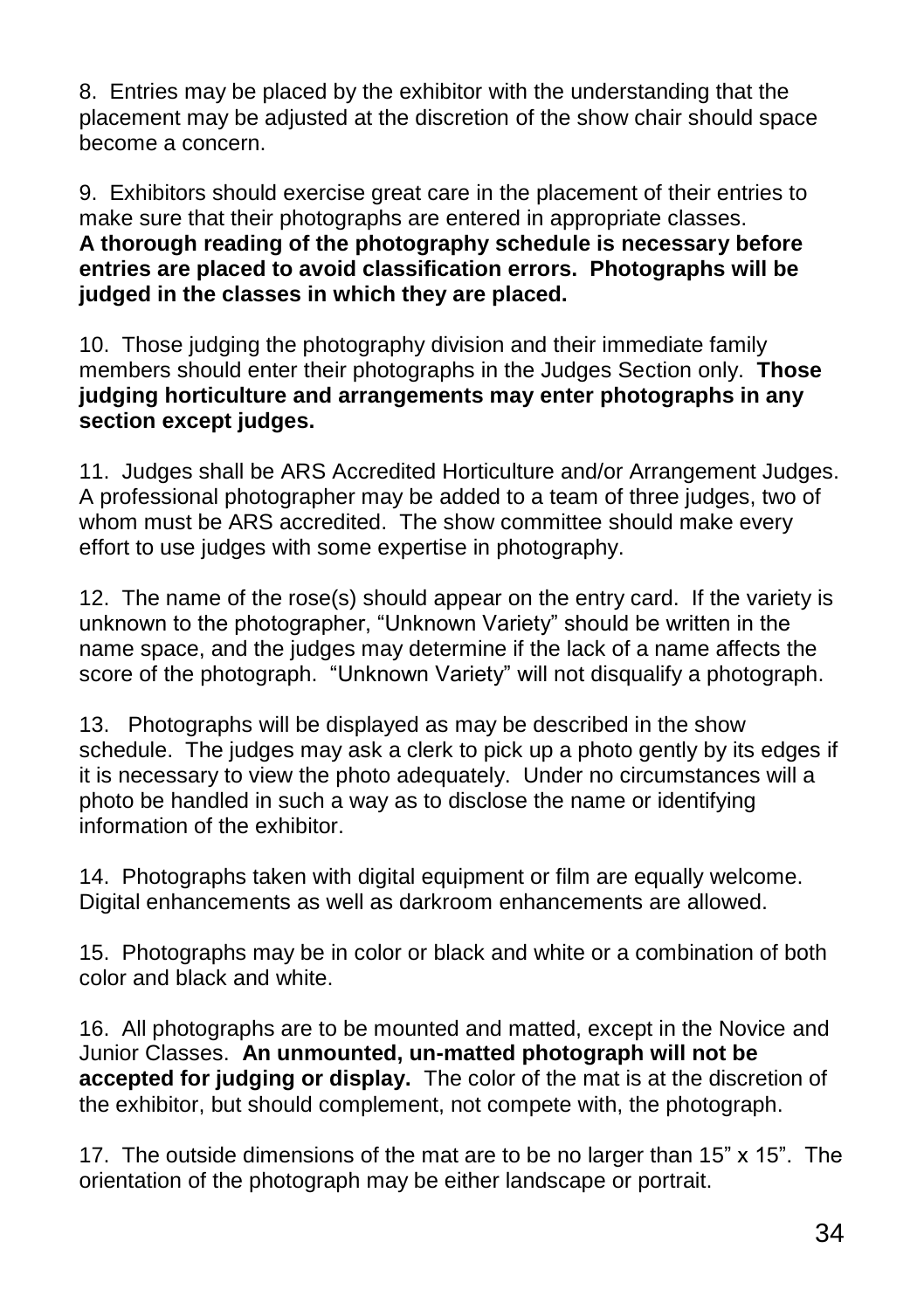18. Photographs may be no smaller than 4" x 4" and no larger than 12" x 12". Non-standard shapes such as ovals or circles are welcome if the mat opening fits within the size limits.

19. The show committee will exercise due caution in protecting all exhibits, but the local rose society, the Rocky Mountain District, the American Rose Society and the facility in which the show is being held assume no responsibility or liability in the loss of, or damage to, the property of the exhibitor.

## **SCORE CARD FOR JUDGING ROSE PHOTOGRAPHY**

**CONFORMANCE:** Conformance to the rules of the schedule. **10 points SPECIFIC SECTION SUBJECT MATTER** 4**0 points Subject(s) is/are as defined in the class description COMPOSITION: 15 points**

Includes point of focus, viewing angle, framing, contrast, removal of distractions and direction of movement.

#### **TECHNIQUE:** 1**5 points**

Sharp focus for main subject, depth of field, correct exposure and other relevant technical factors.

#### **DISTINCTION: 20 points**

Distinction is the quality that sets a photograph apart from others in its impact on the viewer. Everything about the photo is well done; in addition, its visual impression evokes the "WOW" factor.

### **TOTAL: 100 POINTS**

A rose photograph is the melding of a rosarian's work in the garden and a permanent work of art. The judges are aware of both factors as they go about their task. The goal of the judging process is to improve, over time, the quality of the photographic work exhibited at rose shows in the Rocky Mountain District.